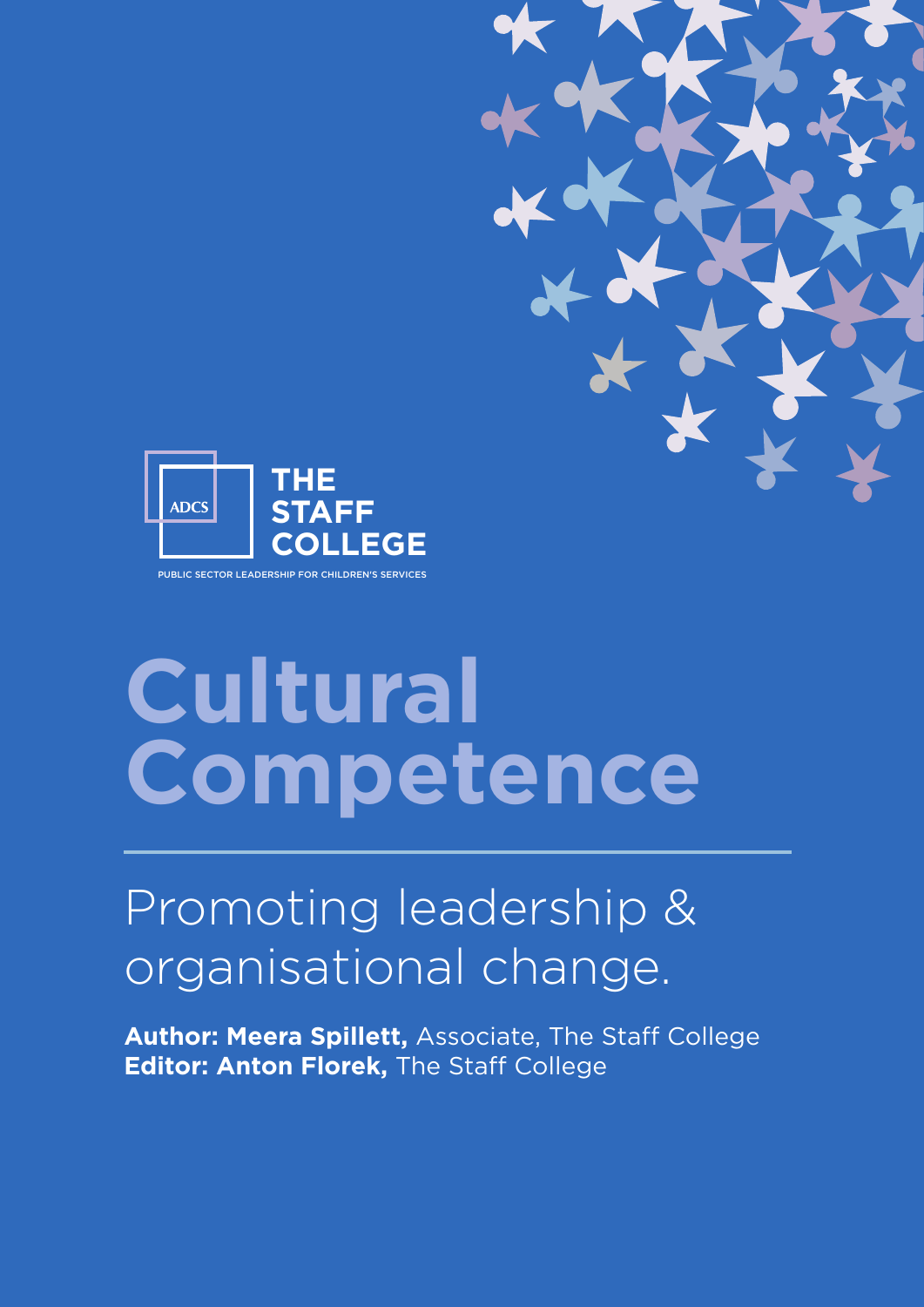Published by: The Staff College

ISBN: 978-1-9999441-0-0

© 2018 The Staff College

All rights reserved. No part of the document may be reproduced without permission from the Staff College.

To reuse this material, please contact the administrator at the Staff College via [hello@thestaffcollege.uk](mailto:hello@thestaffcollege.uk)

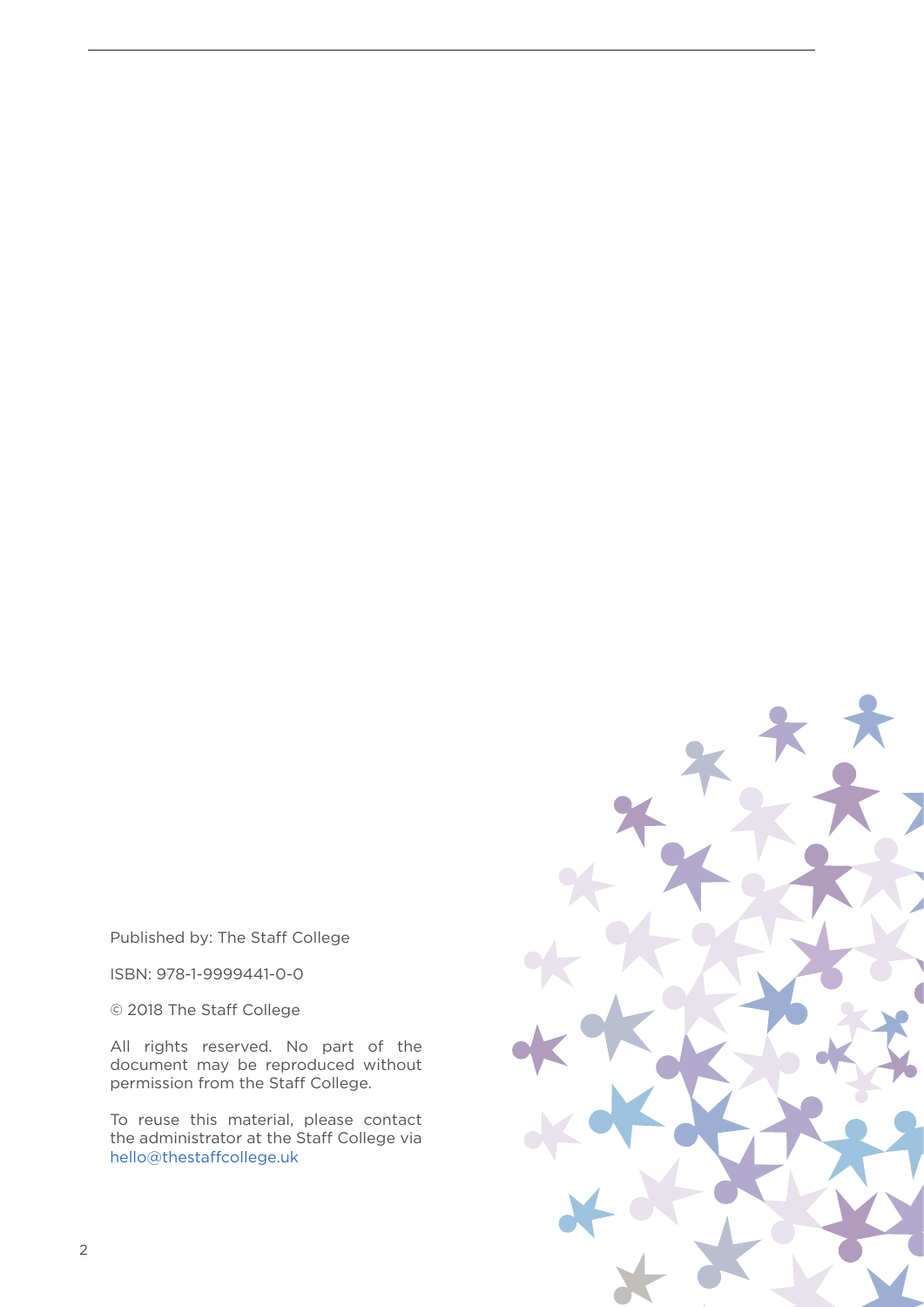# **Part 1 – key elements**

#### **Introduction**

In the Staff College publication 'Leadership imbalance: Black and Asian leaders missing in action<sup>1</sup> we explored the significant barriers and obstacles facing Black<sup>2</sup> leaders as they move into more senior positions within the public sector. We suggested that organisations need to critically review where they were on the issues raised within that Think Piece and suggested that aspiring Black leaders should be better prepared for the hurdles they will face in their career progression so they are able to overcome them with confidence and resilience.

Following on from the previous Think Piece, this paper suggests that there exists a uniting concept, that when effectively applied, can become a powerful tool for whole organisational and individual change, potentially creating the context for increased equity in the workplace and ultimately leading to improved service provision for diverse communities. Underpinned by the concept of **Cultural Competence**, organisations can create the conditions to receive and support more Black leaders, helping Black staff and leaders to survive and thrive within their roles and address the barriers that sadly still exist for Black staff in achieving primary leadership roles. In addition using this approach can make their commissioning and service delivery more suitable for all those diverse groups within local communities, endowing practitioners with the skills to more appropriately meet the needs of all.

**Cultural competence** is an inter-connected model delivering at both a micro (individual) and macro (organisational) level. On an individual level, it can ensure that practice in the delivery of services to diverse communities meets their needs, recognises the differences in culture that exist and ensures that services are appropriately available and delivered successfully by skilled practitioners, thereby reducing inequalities that may affect particular groups of society. At the organisational level not only does it support this more effective service delivery through the individual competencies of practitioners, it also supports successful organisational development. The more 'culturally competent' an organisation is, the greater it's potential to achieve overall excellence and leadership advantage, which essentially allows authorities to be at the vanguard of current thinking particularly within the context of complexities and issues raised by extremism. For organisations, becoming a more culturally competent organisation is a win: win outcome!

This paper will endeavour to explain and explore the concept of **Cultural Competence** seeking to provide a compelling case for it to be at the heart of learning how to more effectively meet the needs of diverse communities and the barriers to progression of Black staff.

<sup>1</sup> Leadership Imbalance: Black and Asian Leaders missing in action, Meera Spillett, Virtual Staff College, 2014 Staff College Website Link to Leadership Imbalance Think Piec

<sup>2</sup> Black is used as a definition within the Staff College Black and Asian Leadership Initiative for anyone who experiences direct or indirect discrimination based on the colour of their skin.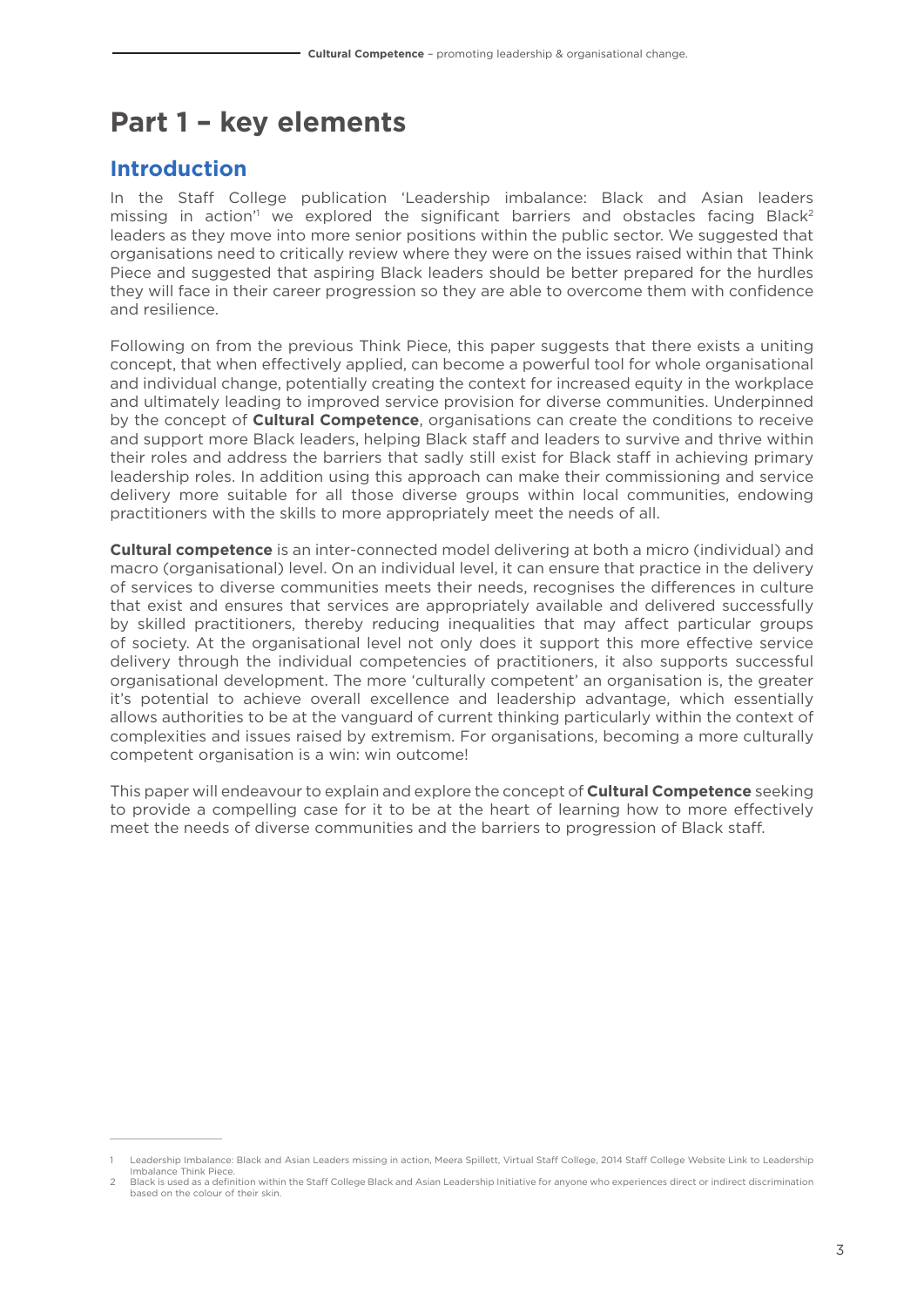#### **Responding to Diverse Communities**

The British context of diverse communities was illustrated well in the research conducted by the Joseph Rowntree Foundation, leading to its publication entitled 'Cultural Diversity in Britain – a toolkit for cross-cultural co-operation'3 which highlighted:

#### *"…that major cities are now 'world cities', in as much as they are becoming microcosms of the world in all its teeming diversity."4*

The figures used in the 2006 report to illustrate this are significant. According to the research, in London, over 300 languages are spoken, with at least 50 non-indigenous communities with populations of 10,000 or more. The same was evidenced in other parts of the country, with populations of over 25,000 in Birmingham, Leicester and Bradford.

Given the diversity within our communities, we should ensure that they are represented in our organisations (in all levels); at the very least in proportion to their presence within those communities and that our organisations are competent to design and deliver public services that are appropriate to their needs.

We must move beyond the rhetoric of 'we provide services for all our diverse communities', to scoping out real competences that can evidence that our approach is actually making a difference to individual citizens, families and communities. All too often it seems that many organisations have taken a collective sigh of relief and consigned the equalities agenda to the 'done' pile, despite clear evidence within communities that a disproportionate number of people from Black communities are over-represented in the mental health system, the prison system and within the populations of children with a child protection plan or in care. Many organisations, if asked 'are your services suitable for diverse communities?', would say 'yes'. However, few would have tangible evidence to back up that assertion; if they do have evidence, it is usually small surveys of those who use services, which omits hearing from those who choose not to use their services at all.

Using a model of cultural competence, organisations can reflect and assess where they sit along a continuum and manage the competences to achieve change at an individual and organisational level. Rather than a feeble general 'equalities' target in appraisals, the cultural competence domains give tangible attributes that practitioners can strive to achieve and that managers can assess, and be assessed against, just as they do for other leadership and competency domains.

Cultural competence has the potential to be more supportive to organisations and communities than other standard competency tools, as it provides a lens through which to consider issues of potential radicalisation of individuals and groups. We will explore this specific aspect in a third inter-related think piece.

<sup>3</sup> 'Cultural Diversity in Britain – a toolkit for cross-cultural co-operation', Phil Wood, Charles Landry, June Bloomfield, Joseph Rowntree Foundation, 2006. **4 Op. cit Joseph Rowntree Foundation P.1.**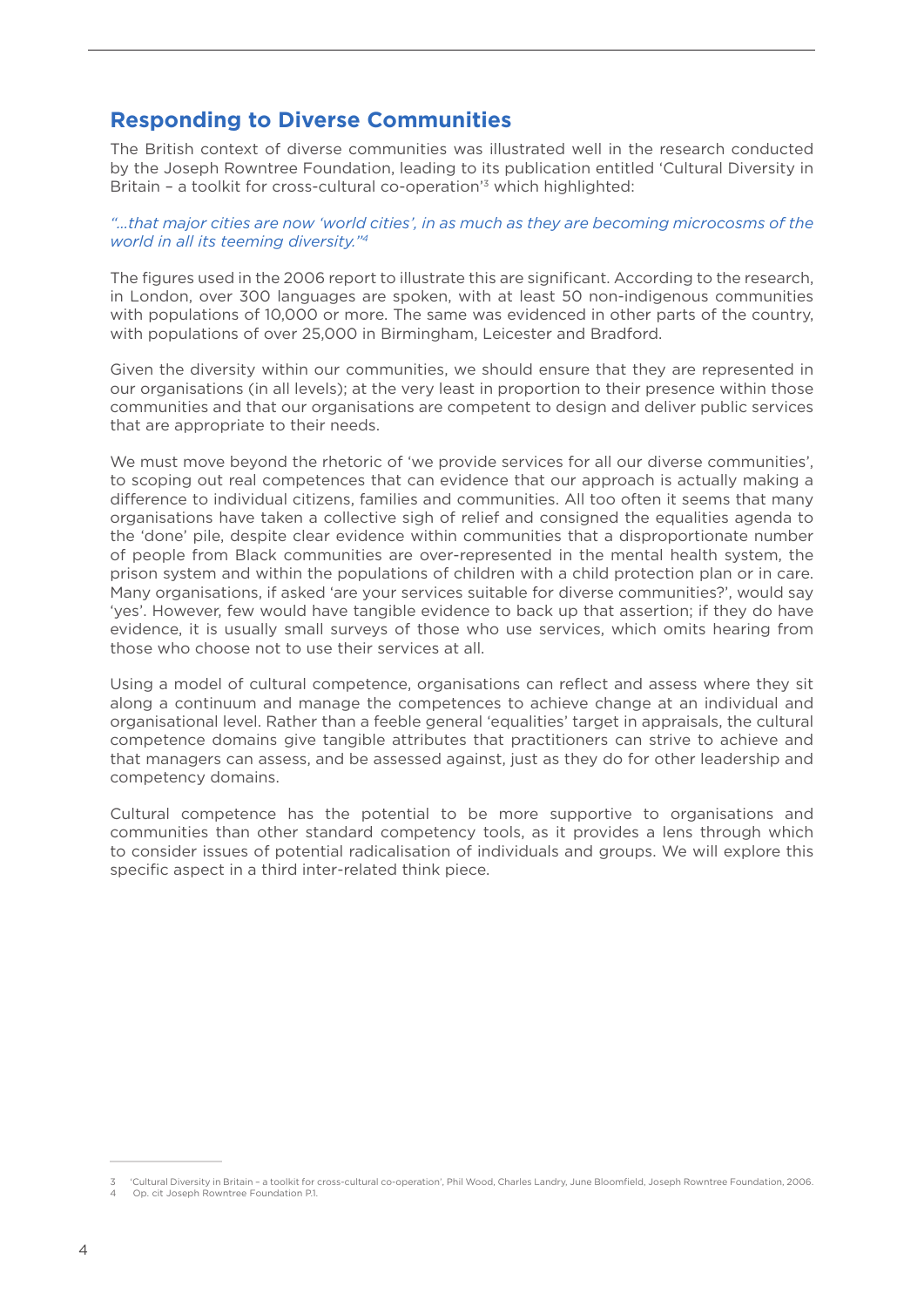#### **What is Cultural Competence**

Terry L. Cross et al, writing in 1989 defined Cultural Competence as:

#### *"A set of congruent behaviours, attitudes, and policies that come together in a system, agency, or among professionals that enables effective work in cross-cultural situations.''(Cross et al5)*

This definition by Terry Cross and his colleagues was developed to explore the necessary environment at both micro and macro levels that needs to exist in order to ensure that public service delivery for those from differing or diverse cultures is accessible and suitable for them, as well as being delivered by culturally competent practitioners. In order to achieve these goals, Cross et al suggest that an organisation must also change its levels of competency, through policies, strategies and its general internal culture and ways of behaving; in practice - cultural competence.

The concept of cultural competence sits in a crowded space, with a whole range of different descriptions that often mean different things to different people. Some may label it a diversity approach, multiculturalism, inclusion, cultural literacy, cultural awareness, cultural sensitivity, diversity advantage, interculturalism etc. All are used as descriptors for some kind of concept that promotes a greater understanding of different cultures. By attaching the word 'competence' to the description it very much locates this process as equal alongside a number of other individual, leadership, management and organisational competencies. Indeed it can be argued that in order to be effective in more global and diverse communities, having a high level of cultural competence as an individual and as an organisation is the key to their long-term success and sustainability.

The main contributions to the construction of the concepts of cultural competency have been made by researchers in the USA, Australia and within the United Kingdom (UK).

In the UK, the London Deanery (NHS London) undertook a comprehensive exploration of the many different descriptions of cultural competence<sup>6</sup> which is particularly useful. Although the concepts have mainly been applied within an NHS context these can nevertheless be of equal significance within the local government context; indeed as integrated working between local authorities and the NHS increases, it could be argued this concept is one means of supporting coherence within and between organisations.

<sup>5</sup> 'Towards a Culturally Competent System of Care', Cross, Terry L., Bazron, Barbara J., Dennis, Karl W., & Isaacs, Mareasa R, Volume I. Washington, DC: CASSP Technical Assistance Center, Center for Child Health and Mental Health Policy, Georgetown University Child Development Center, 1989.

<sup>6</sup> The London Deanery, NHS London, Cultural Competence Models see The London Deanery NHS London Cultural Competence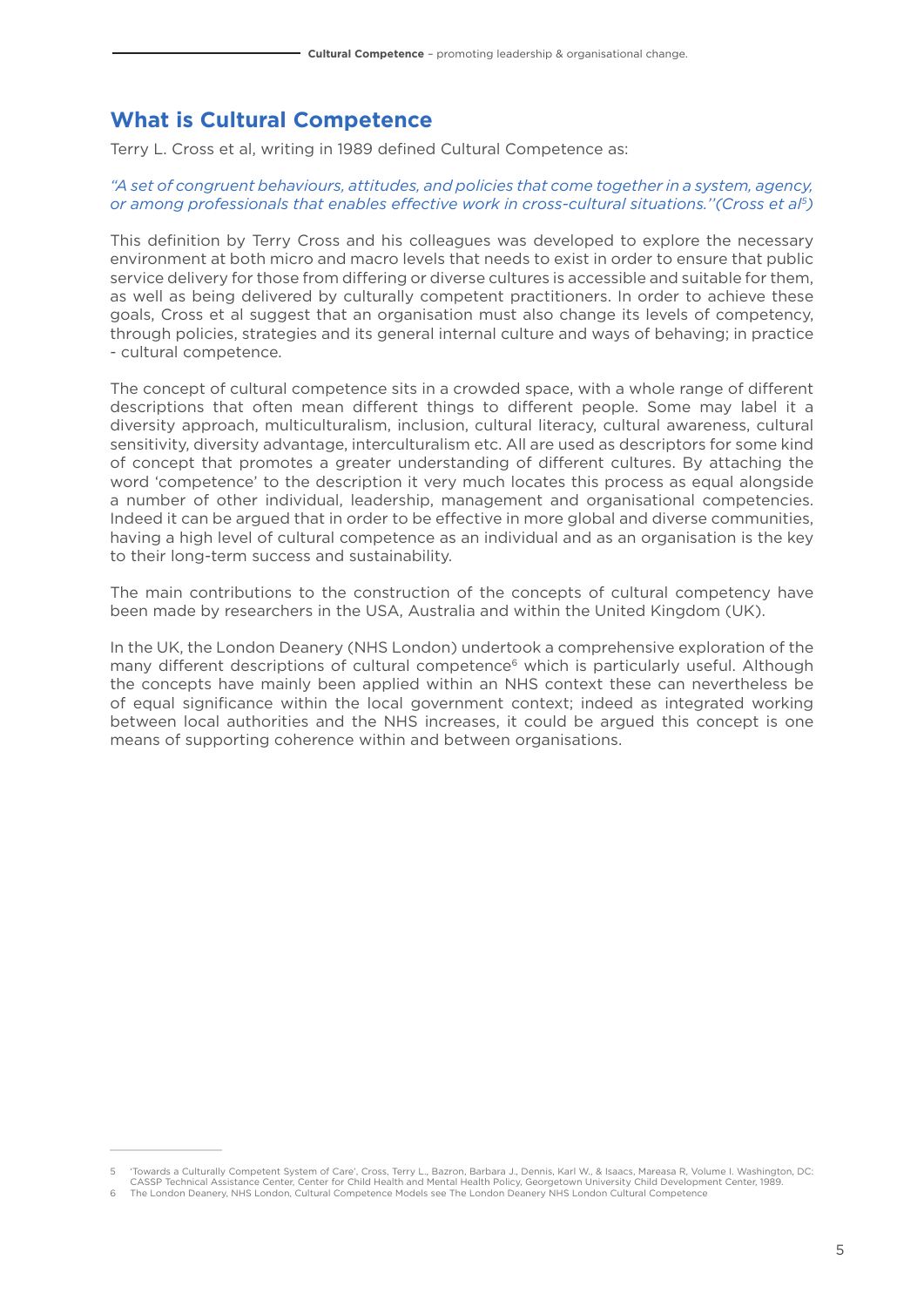#### **Cultural Competency – Essential Elements**

Cross et al<sup>7</sup> outlined five essential elements required at every level of an organisation to deliver cultural competency; these elements can contribute or limit the ability of an organisation to become more culturally competent. Other contextual features of cultural competency must also run through policy making, administration, organisational structures, services & practice and should be adequately reflected within structures, policies and services of organisations. Crucially, they must also be reflected in the attitudes, values and behaviours of individuals within that organisation.

The diagram below from Cross et al<sup>8</sup> illustrates the five essential elements required to achieve cultural competence with the supporting contextual features that are required to support successful delivery.



#### Adapted from Cross et al9

Taken together, the five core elements of achieving cultural competence move organisations from simply valuing diversity through to ensuring they have the ability to undertake a selfassessment, (both organisationally and for individual leaders and practitioners) in order to take stock of their current levels of knowledge and skills. Culturally competent organisations are able to appreciate and understand the different dynamics when different cultures interact and how these can lead to differing outcomes for certain groups or individuals. They are able to demonstrate how this knowledge is spread throughout the organisation and introduce changes to service delivery that truly reflect their deeper understanding of cultural diversity. These five core elements need to be underpinned by appropriate changes in other aspects of the organisation, changes in attitudes, behaviours and values together with changes to policies, administration and structures which are then reflected in culturally competent services and professional practice.

<sup>7</sup> Op.Cit Cross et al Georgetown University 1989.

<sup>8</sup> Op.Cit Cross et al, 1989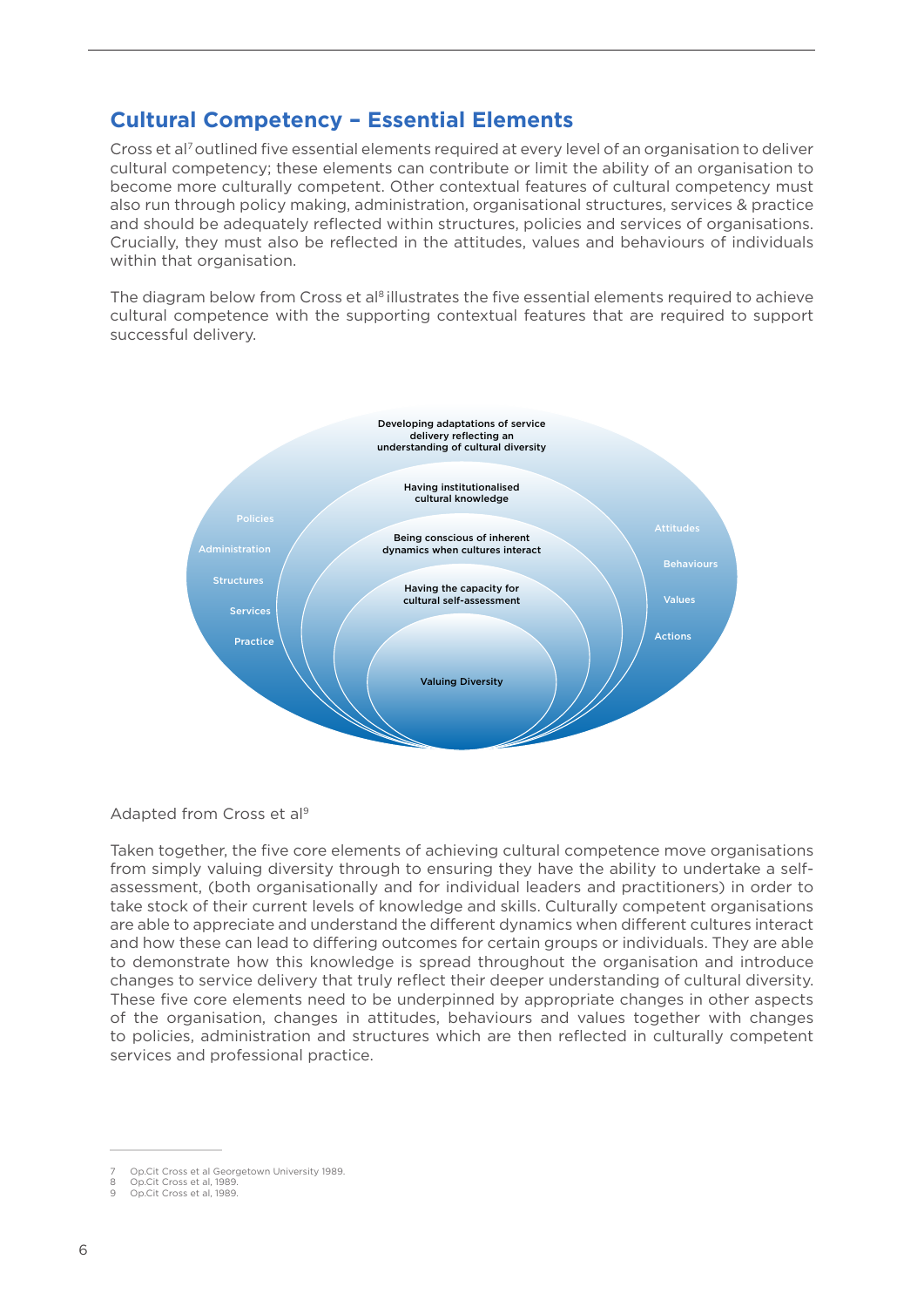#### **Managing organisational change**

Evidence suggests that supporting successful change in organisations is achieved by supporting individuals to reflect on their own values, understanding how their values affect their own attitudes and behaviour and what actions they take as a consequence. For example, Lawson and Price<sup>10</sup> in their work on the psychology of change management, set out four key conditions to successfully changing individual mind-sets; **a purpose to believe in, reinforcement systems, the skills required for change and consistent role models**. The concept of cultural competence can satisfy all four of these elements.

*Firstly*, supporting more equality for staff and for service users will often resonate with the personal values of those who work in the public sector. For many, their vocation is linked to their own personal values of helping others to achieve better outcomes and overcome barriers and obstacles in order to do so.

*Secondly*, having an effective reinforcement system can also be met through implementation of cultural competence. As Lawson and Price11 outline, *"Organizational designers broadly agree that reporting structures, management and operational processes, and measurement procedures—setting targets, measuring performance, and granting financial and nonfinancial rewards—must be consistent with the behavior that people are asked to embrace"*. Effective implementation of the essential elements in a cultural competence model means that any organisation wishing to implement the model successfully will need to ensure that those aspects flow through organisational policies, processes and practices and that the tools to support self and organisational assessment (contained within the Appendices) provide a consistent approach to setting targets and measuring performance.

*Thirdly,* the skills required to effect change, can be defined through the self-assessment tools and individual practitioner competencies available to support the implementation of cultural competence; examples of these are contained within the Appendices. The approach provides a concrete set of competencies, skills, knowledge and attributes against which individuals and managers can support and measure improvement.

*Finally,* having consistent role models is achieved through implementation of cultural competence, as it provides a set of questions and tools that will provoke discussion and learning in a way which can lead to more role models across an organisation emerging, including those staff who reflect the diversity of the communities within which they work.

Any organisation seeking to implement cultural competence across their organisation and with communities will need to understand why potential conflicts can arise and how to break cycles of conflict as they arise. There is a real challenge for authorities to consider the cultural nuances and lived experiences of their local communities and this lack of understanding can lead to significant dissonance between authorities and the very people they are there to support. At times attempts to be inclusive of diverse communities can be clumsy and sometimes authorities seem to solicit views from the same group of people without considering the potential pitfalls of narrowing their pool of engagement. Authorities too often see groups as homogeneous, bringing together people on the basis of their country of origin or religion. Let's take the example of Afghanistan; bringing a group together based on their country of origin can lead to conflict or non-engagement as a result of tensions that exist between their distinct cultures and this can undermine the success of such community engagement. In Afghanistan there are more than 14 ethnic groups each have differing relationships that transcend the two main religious groups of Sunni or Shia Muslims. Adopting a cultural competence approach can help authorities to appreciate better the subtle cultural nuances at play and therefore navigate through the complexities within their local communities more successfully.

<sup>10</sup> The Psychology of Change Management, Emily Lawson and Colin Price, McKinsey Quarterly, June 2003, Mckinsey & Company.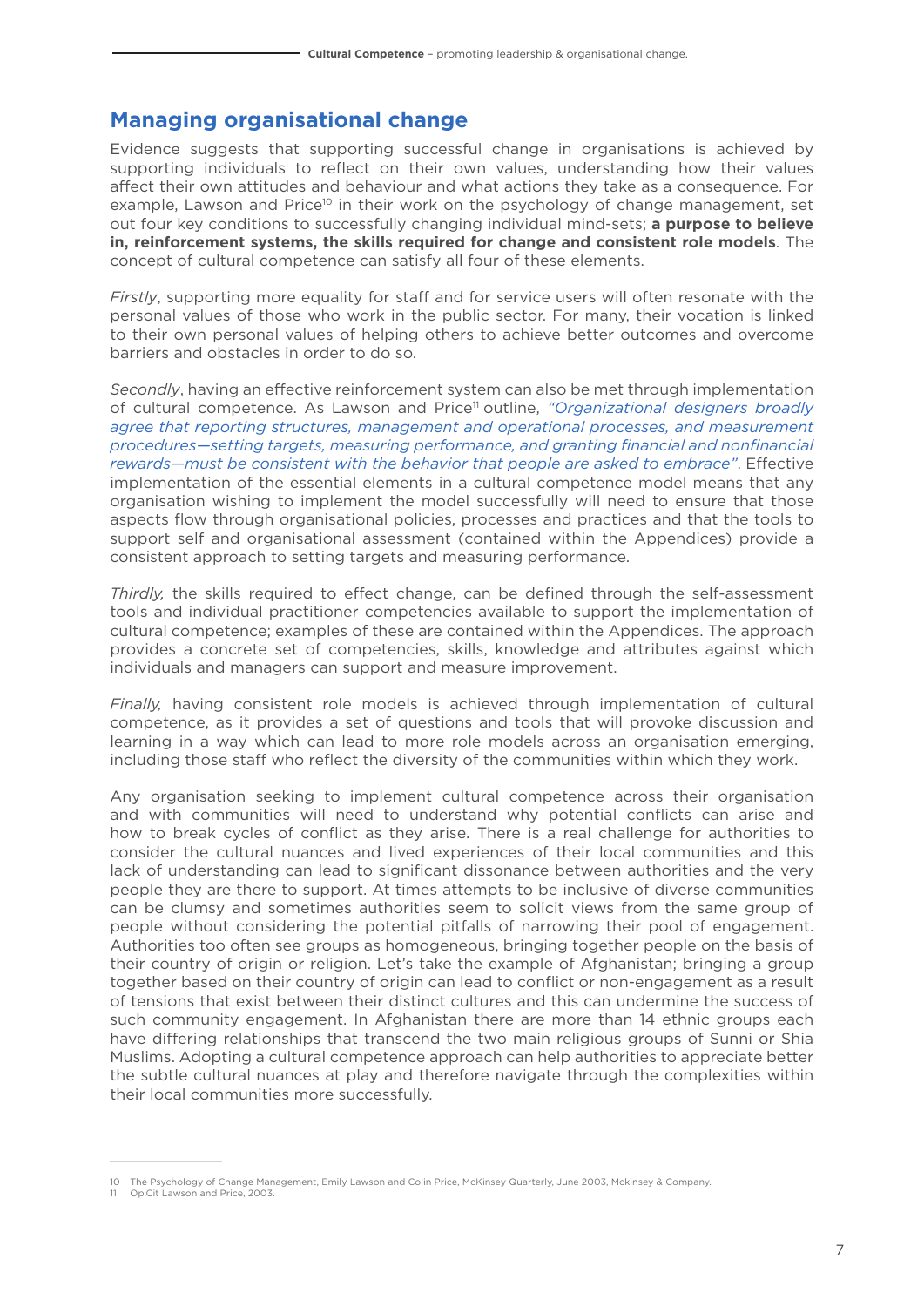Implementing a culturally competent approach requires individuals to first examine their own beliefs and many will rightly struggle to complete the Cultural Competence Self-Assessment Tool appended to this think piece. Most often it is our own values that drive our attitudes and these drive our behaviours, which can then lead to conflict at an individual and organisational level. This is illustrated by the Betari's<sup>12</sup> model of conflict outlined below.





Authorities need to understand how their organisational behaviour is driven, perhaps by a very different personal life experience to those within their communities, which can lead to a lack of understanding of the impact of their policies on others which often results in community frustration which can escalate into a cycle of continuing conflict undermining trust between authorities and their communities.

<sup>12</sup> The origin of this concept cannot be credited to an individual author.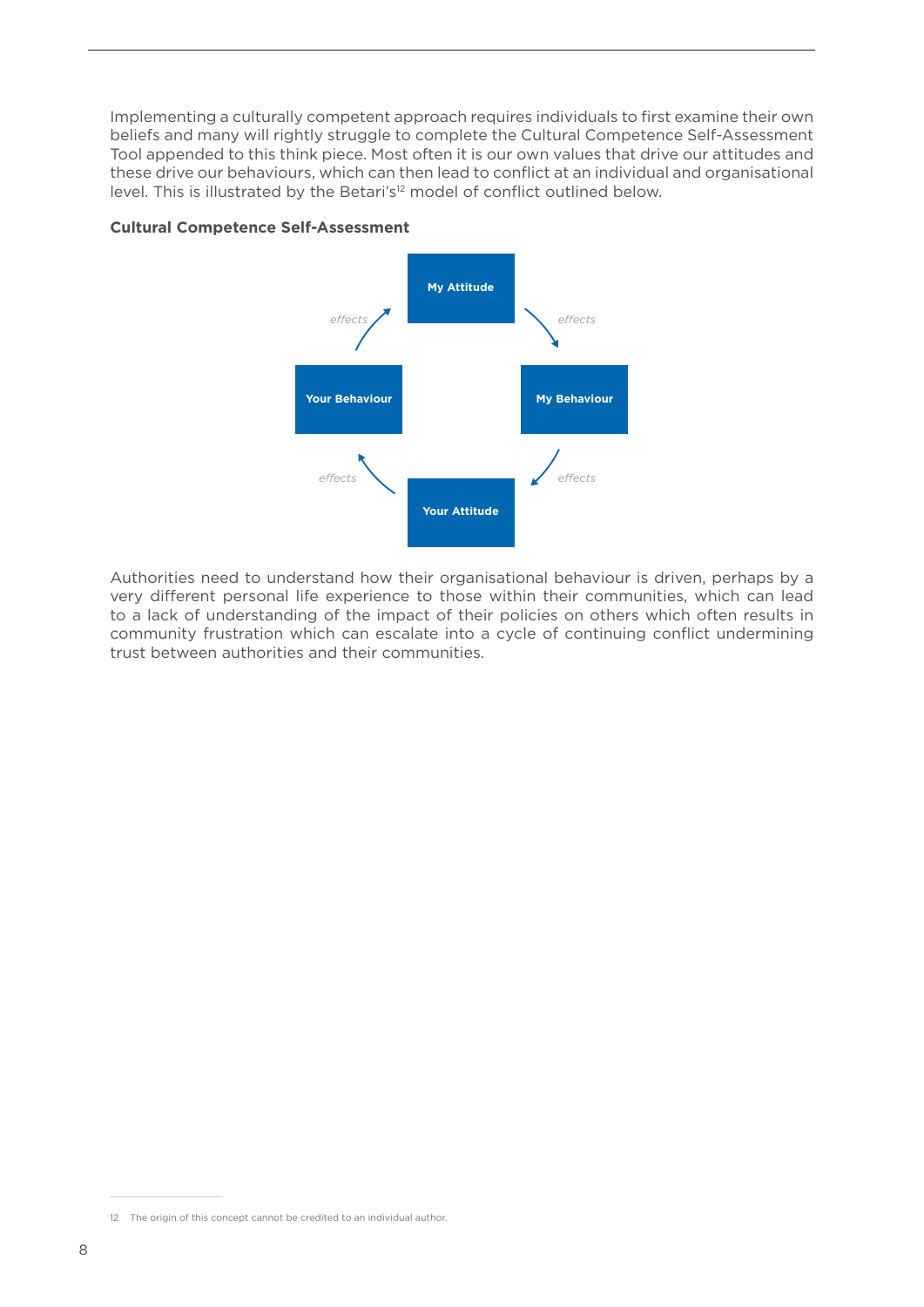#### **Cultural Competence Continuum**

Having understood the essential elements of cultural competence and how best they can be rooted in organisations and individuals, Terry Cross et al<sup>13</sup> and subsequent authors, including Juli Coffin<sup>14</sup>, have advanced the concept of a cultural competence continuum to give organisations and individuals a means of critically assessing themselves. This is outlined in the following diagram:



Adapted by M. Spillett from Terry L. Cross et al 1998 & Julie Coffin 2007.

For each part of the continuum there are specific examples of what the organisation would look like depending on its place relative to the continuum and what it needs to do to move further toward cultural competence and ultimately cultural proficiency. These are illustrated in a summary checklist format (Appendix, Tool 1).

<sup>13</sup> Op.Cit Cross et al, 1989. 14 Coffin, J., 'Rising to the challenge in Aboriginal health by creating cultural security', Aboriginal and Islander Health Worker Journal, 31 (3), 2007.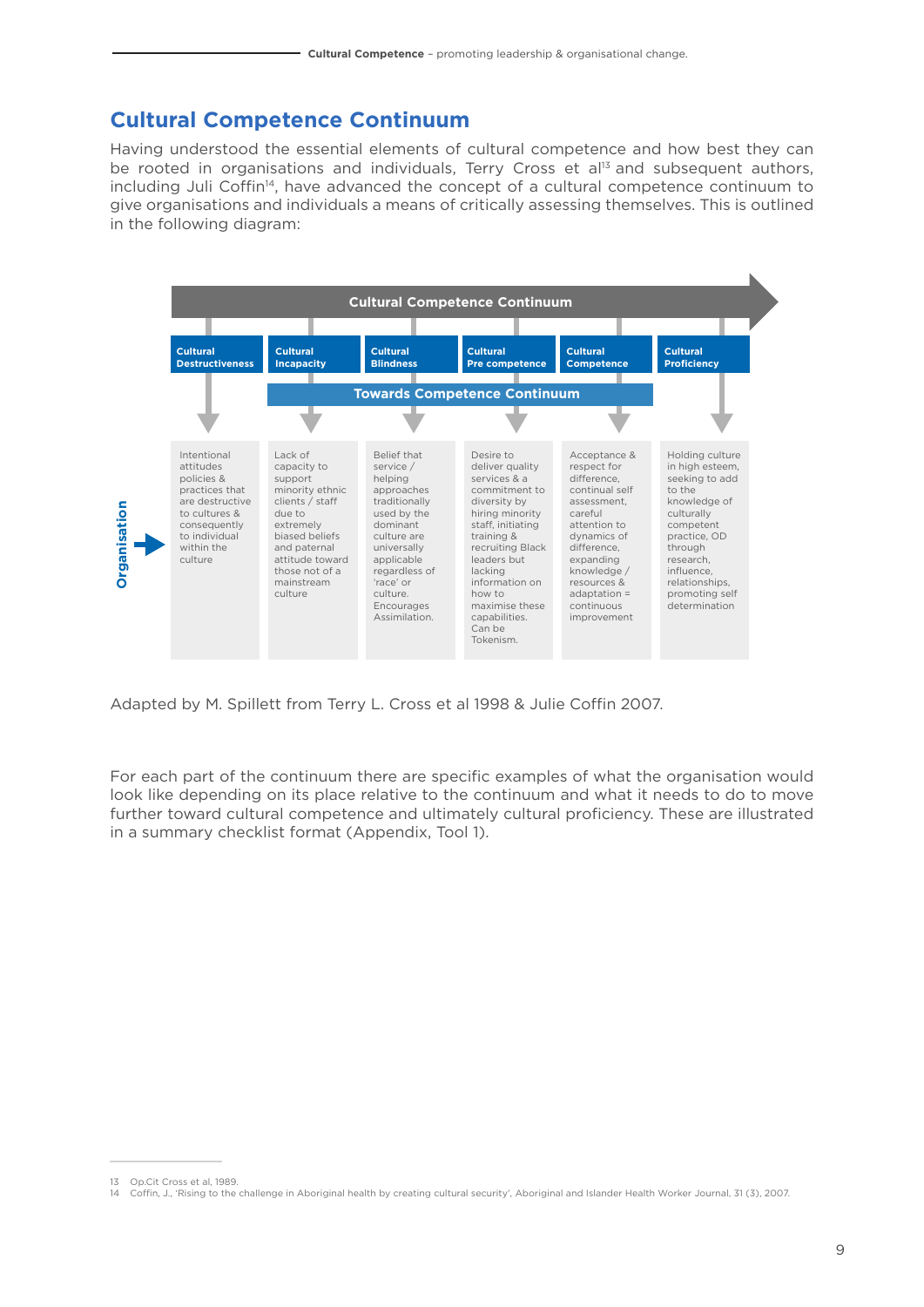#### **Cultural Literacy**

The main rival to the concept of cultural competence is that of cultural literacy; this is mainly used within educational contexts. However, there are very different meanings and consequent outcomes between the two approaches; below we explore in more detail the constraints of simply adopting a culturally literate approach and the benefits of embracing the concept of cultural competency:

| <b>Cultural Literacy</b>                                                                                                                                                                                                                                                                          | <b>Cultural Competency</b>                                                                                                                                                                                                                                                                                                                                                                               |
|---------------------------------------------------------------------------------------------------------------------------------------------------------------------------------------------------------------------------------------------------------------------------------------------------|----------------------------------------------------------------------------------------------------------------------------------------------------------------------------------------------------------------------------------------------------------------------------------------------------------------------------------------------------------------------------------------------------------|
| other cultures<br>to broaden<br>Knowing<br>understanding - however within this<br>concept that is as far as it could go,<br>understanding does not necessarily lead<br>to 'doing' or behaving differently.                                                                                        | Using the active words of competent and<br>competency implies so much more than<br>just knowing and understanding. It relates<br>into other management and leadership<br>competencies that are inextricably linked<br>with continuous improvement of both self<br>and system.                                                                                                                            |
| The passive nature of the phrase 'literacy'<br>- acquisition of knowledge is motivated<br>by individual choice and individuals can<br>choose not to apply the concepts beyond<br>their abstract level.                                                                                            | Links closely to organisational development<br>emphasising<br>particularly<br>aspects<br>of<br>cultural dynamics of organisations and<br>systems.                                                                                                                                                                                                                                                        |
| Being culturally literate can be viewed as<br>merely an aspiration, as only a 'nice to have'<br>not an essential part of either personal<br>leadership or organisational behaviour.                                                                                                               | Assigning competencies to<br>the<br>all<br>elements of cultural competency means<br>that individuals and organisations not<br>only have to acquire the skills but have<br>application in<br>demonstrate their<br>to<br>practice and use these in performance<br>management.                                                                                                                              |
| Cultural literacy is vague on how it links to<br>one's own personal values. This means that<br>for some, they are able to understand the<br>concept simply as an empirical one rather<br>than considering the concept through<br>an understanding of their own values,<br>prejudices and beliefs. | Cultural competency requires individuals<br>and organisations to consider their own<br>values, beliefs and prejudices. Through<br>self-knowledge then comes the ability to<br>learn, develop and change.                                                                                                                                                                                                 |
|                                                                                                                                                                                                                                                                                                   | Cultural competency relates to leadership<br>dynamics and can actively support<br>systems leadership capabilities and the<br>ability to reflect on leadership styles and<br>behaviours.                                                                                                                                                                                                                  |
|                                                                                                                                                                                                                                                                                                   | Enables reflective practice at a micro and<br>macro level - observing the differences<br>between aspiration and actual - looking at<br>the gap between them to improve service<br>delivery and organisational success.<br>This leads to the model of cultural<br>competence being an intrinsic part of an<br>appreciative enquiry approach - 'what<br>do we/I do well and what could we/I do<br>better'. |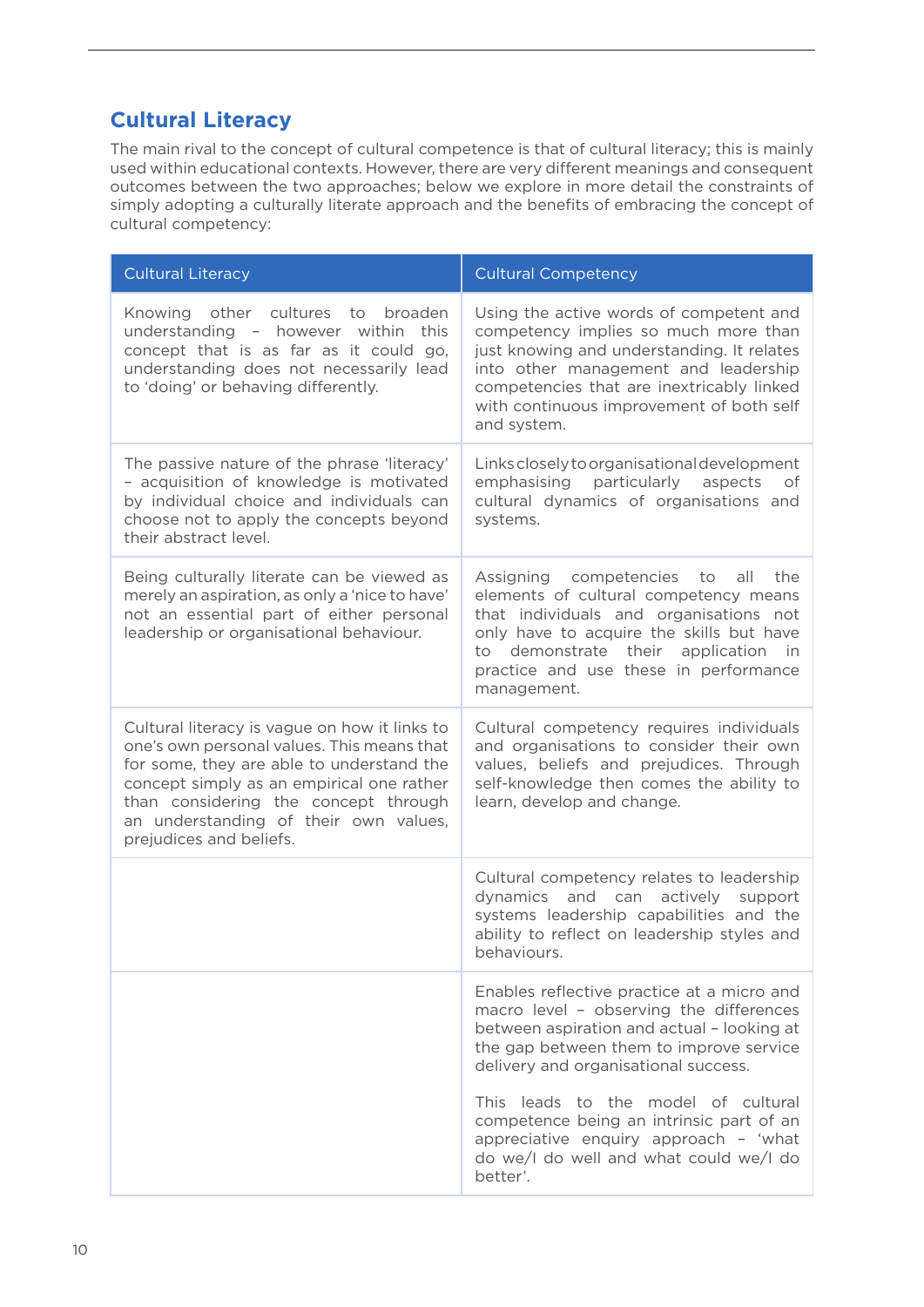Exploring other existing work on cultural competency, there are three other notable sources of expertise in this area; Larry Purnell<sup>15</sup> who sets out a specific model of Cultural Competence for health care providers in 1998; Irena Papadopoulos et al<sup>16</sup> who wrote specifically with reference to the UK on 'Transcultural Care: A guide for Health Care' and Juli Coffin who developed her model of 'Cultural Security' in 2007<sup>17</sup> with specific reference to Australia's aboriginal community.

#### **Part 1 - Conclusion**

We have identified the complexity that currently exists for organisations and individuals in meeting the increasingly diverse needs of local communities. Using a cultural competence approach in meeting those needs, can significantly support organisations in improving their service outcomes in a quantifiable way. The largest change can be made when organisations review how their current policy, administration, structures, services and practice tie in to their attitudes, behaviours, values and actions. Having the capacity, willingness and skills to undertake an organisational review is no simple task. Organisations must first look at their own competence and seek to improve their own skills in order to effectively deliver improved services to diverse communities. The tools for assessing both organisational and individual competence are available and included in the appendices of this document. Cultural competence provides a framework of knowledge and skills just like any other assessment of competency applied to other areas of practitioner and managerial work. Having 'Equalities' as a general target in appraisals as some authorities have had, can move from a generic but often unquantifiable phrase to a set of specific and measurable improvements in individual's cultural competence in their everyday work.

When used as a whole organisation approach not only does cultural competence benefit local communities it also benefits those working within the organisation by bringing additional understanding and confidence to the daily work with individual members of the community.

Many organisations would purport to be 'culturally literate' and we have explored the concepts of cultural literacy, which passively can be focused on the acquisition of knowledge about other cultures, and introduced the much more powerful concept of cultural competence which moves from both individuals and organisations from 'thinking to doing'.

The concept of cultural competence is one that is transferable between agencies and common ground in particular with the NHS which has already been using some of the concepts in some areas of the UK.

The challenges of assessing organisational competence and individual competence are complex. Issues that have not been discussed or reflected upon within organisations or by individuals can be emotionally difficult to reflect on but are essential if competence is to be achieved and maintained.

<sup>15</sup> Purnell, Larry, Paulanka, B. 'Transcultural Health Care: A Culturally Competent Approach', Philadelphia: F. A. Davis, 1998.

<sup>16</sup> Papadopoulos I, Tilki M., and Taylor G., 'Transcultural Care: A guide for Health Care Professionals' Quay Books, 1998.

<sup>17</sup> Coffin, J., 'Rising to the challenge in Aboriginal health by creating cultural security', Aboriginal and Islander Health Worker Journal, 31 (3), 2007.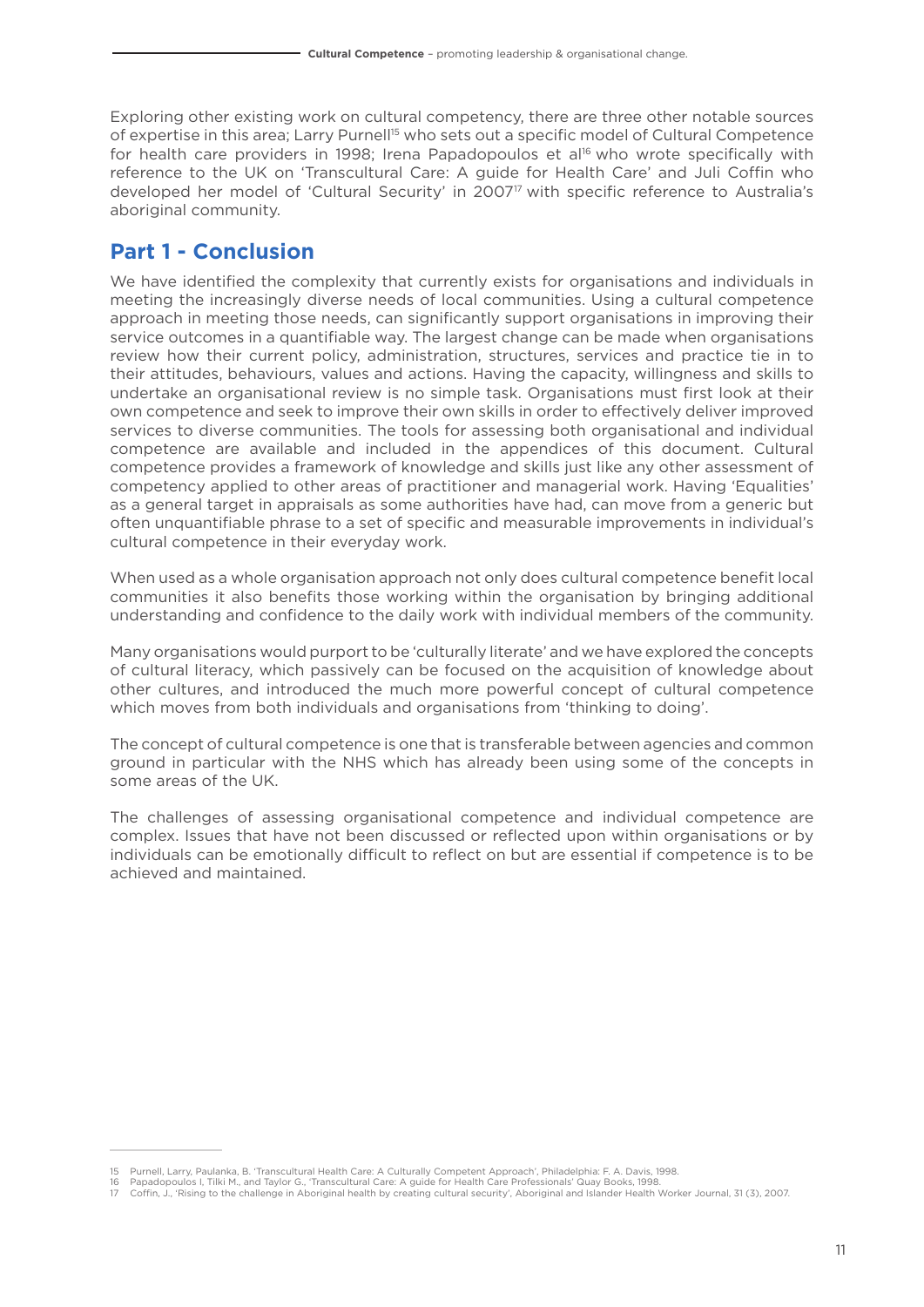## **Part 2 - making it happen**

#### **Individual Components of Cultural Competency – White Leaders**

In order to support an organisational drive to achieve cultural competency as a whole system, the first step is always an individual one.

The ability of an individual to reflect on their own values, beliefs and identify any of their own prejudices is critical to supporting changes in behaviours, attitudes and personal leadership.

Every one of us has a personal cultural dimension, defined by how our families have brought us up with different customs, rituals, ways of believing and seeing the world. Understanding your own culture is the place to start in the journey of understanding and appreciating the culture of others.

In the first Staff College think piece<sup>18</sup> we focused on what Black leaders can do to consider their own strengths and areas for improvement in terms of others' perceptions of them and preparing them for the challenges and responsibilities of leadership. We haven't addressed the issues for white leaders. Marion Macalpine and Shelia Marsh in their work 'On being white: there's nothing I can say' - Exploring Whiteness and Power in Organizations<sup>19</sup>, rightly assert that virtually nothing is written about what whiteness means and how it is constructed in organisations. As part of their academic work they facilitated discussions with a mixed group of Masters Management programme members, which posed the key question of *'what is it like to be white in your organisation?'.*

Observing these discussions they found a variety of responses and identified five main themes from the discussions and observations:

- 1. **Difficulties in finding the words/language to have the discussions** people tried to avoid many phrases such as 'white' and 'black' in their discussions. There was a visible difficulty and this was explored with some clearly highlighting the difficulty of expressing themselves by not wanting to offend, or where they felt the risks of speaking up might be exposing themselves to, or experiencing difficulties with, others who are potentially racist.
- 2. **Generation of strong emotions** without exception they found the discussions led to strong emotions from participants. These ranged from feelings of guilt, fear, embarrassment and discomfort. Few of those white members of the discussion had ever actually thought about what it meant to be white in their organisation and whether by virtue of their own identity they were afforded power or influence that was simply not available to Black people and what they did with that realisation.
- 3. **The 'taken-for-granted-ness' of whiteness** this was one of the clearest themes and was illustrated by Marsh & Macalpine through the most commonly used phrase '…it's the norm-I take it for granted'. Others had never really stopped to consider the issues within their organisation and their own awareness to the issues was only awakened through the discussions they had.
- 4. **The visibility of whiteness only in opposition to blackness** Marsh & Macalpine<sup>20</sup> noted that it was difficult for groups of white participants to talk about their own ethnicity without it being in reference to the 'other' – Black people. Some individual attitudes were explored and teased out which showed sometimes a colonial view of white participants – it was in their 'gift' to give power to black people, a view that would fit with cultural

<sup>18</sup> 'Leadership imbalance: Black and Asian leaders missing in action', Meera Spillett, 2014.

<sup>19</sup> 'On being white: there's nothing I can say' –Exploring whiteness and Power in organizations By Marion Macalpine and Sheila Marsh, Management Learning Journal, Sage 2005 36: 429.

<sup>20</sup> Op.Cit Marsh and Macalpine, 2005.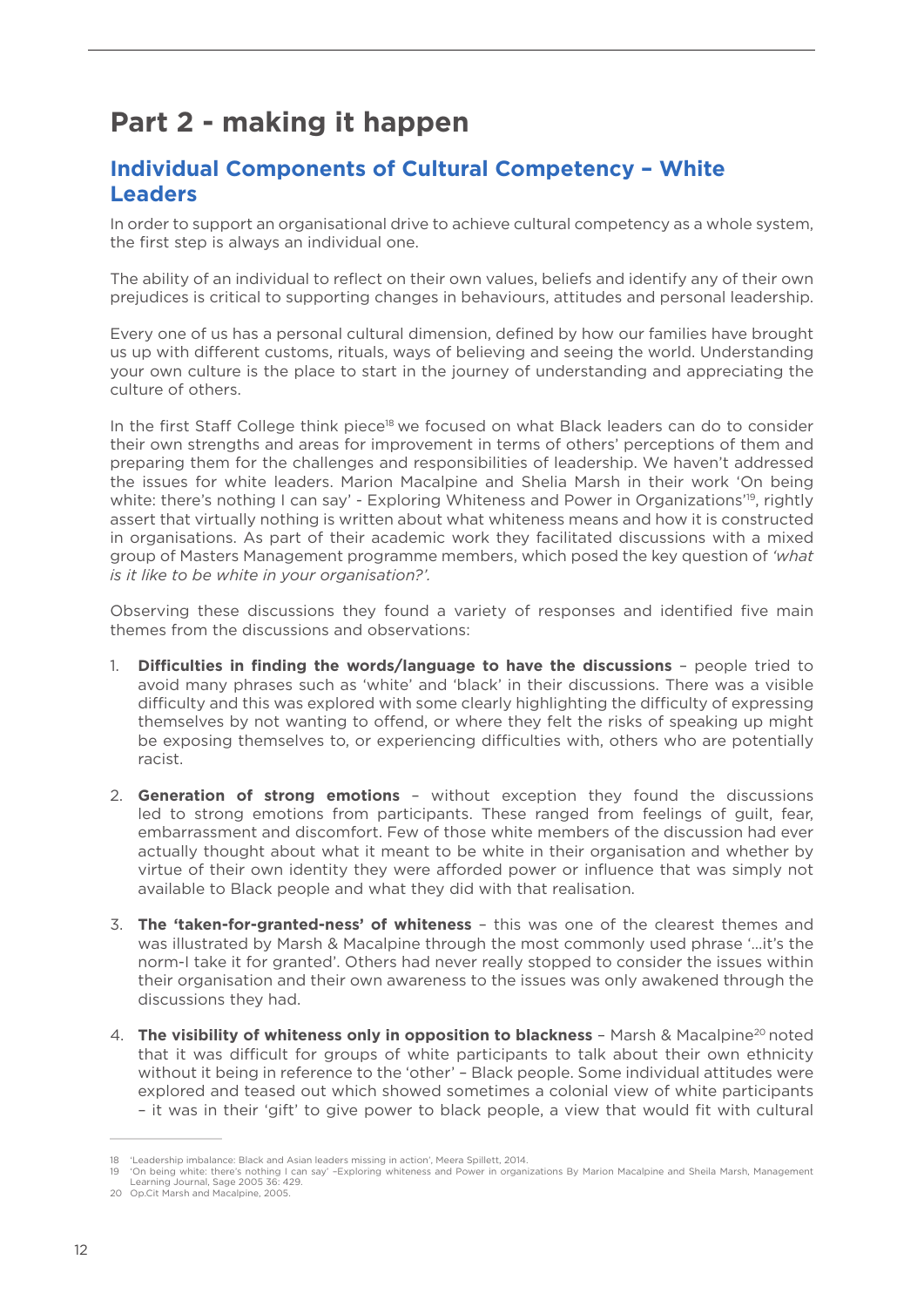blindness – 'we're all one big melting pot', and a view that black people were somehow associated with exotic, smells, sounds and hearing calls to prayer. The issues of power coursing through these discussions were extremely strong.

5. **Resistance to the discussions** – the researchers identified two main types of resistance, the spoken and unspoken kinds. Spoken resistance was familiar repetition of 'we've done this before', denying ideological or belief dimensions by questioning what they were examining 'politics' or 'equal opportunities' or expressing passiveness – well 'there's not much we can do'. The other kind of resistance was observed with some white participants not entering into the discussions, staying silent. Although the reasons for this were not explored as participants were told they didn't have to join in the discussion if they didn't want to, observation of the non-verbal communication would have, we are sure, been fascinating.

Inherent through all of the themes is the issue of power. There are many types of power that can exist within organisations, within the leadership of individuals and within the dynamics of organisations. Mee-Yan Cheung-Judge & Linda Holbeche explore power dynamics comprehensively in their book 'Organization Development – a practitioner's guide for OD and HR<sup>'21</sup>, they explore different theories of power and politics and how they affect organisational dynamics. They examine the work of David McClelland<sup>22</sup> who postulated that there are two faces of power, a negative face and a positive face. The negative face of power is characterised by seeking domination and control of others, by self-interest, power plays with a win: lose dynamic, hidden agendas, withholding information, deception and dishonesty. The positive face of power is characterised as facilitative, empowering, seeking a balance in outcomes, open problem solving with win:win solutions being sought, collaborative, value driven and constructive. Examining the use of power, which kind of power exists within organisations and individual leaders, particularly by those who, by the virtue of their senior position in an organisation, have significant situational leadership power is, we suggest, a further addition to the essential elements for cultural competence cited by Terry Cross et al.<sup>23</sup>

For white leaders it is important, if they are to lead the transition in organisations to a healthy culture and increasing organisational cultural competency they need to start with themselves, examining their own values, beliefs, prejudices and exploring those in the context of their own leadership and self-development. There are two useful and powerful tools that can assist in this personal reflection. The first is known as the 'Johari Window' this concept was developed by Joseph Luft and Harrington Ingham in the 1950's.<sup>24</sup> It has been much adapted and has uses for personal, organisational and group development. The second is a self-assessment questionnaire that can be used to consider the individual competencies for achieving cultural competence (Appendix Tool 2).

<sup>21</sup> 'Organization Development – a practitioner's guide for OD and HR', Mee-Yan Cheung-Judge & Linda Holbeche, Kogan Page, 2011.

<sup>22</sup> Op. Cit Cheung-Judge and Holbeche, 2011, P.164

<sup>23</sup> 'Towards a Culturally Competent System of Care', Cross, Terry L., Bazron, Barbara J., Dennis, Karl W., & Isaacs, Mareasa R, Volume I. Washington, DC:

CASSP Technical Assistance Center, Center for Child Health and Mental Health Policy, Georgetown University Child Development Center, 1989. 24 'The Johari window, a graphic model of interpersonal awareness', Joseph Luft and Harrington Ingham Proceedings of the western training laboratory in group development (Los Angeles: UCLA), 1955.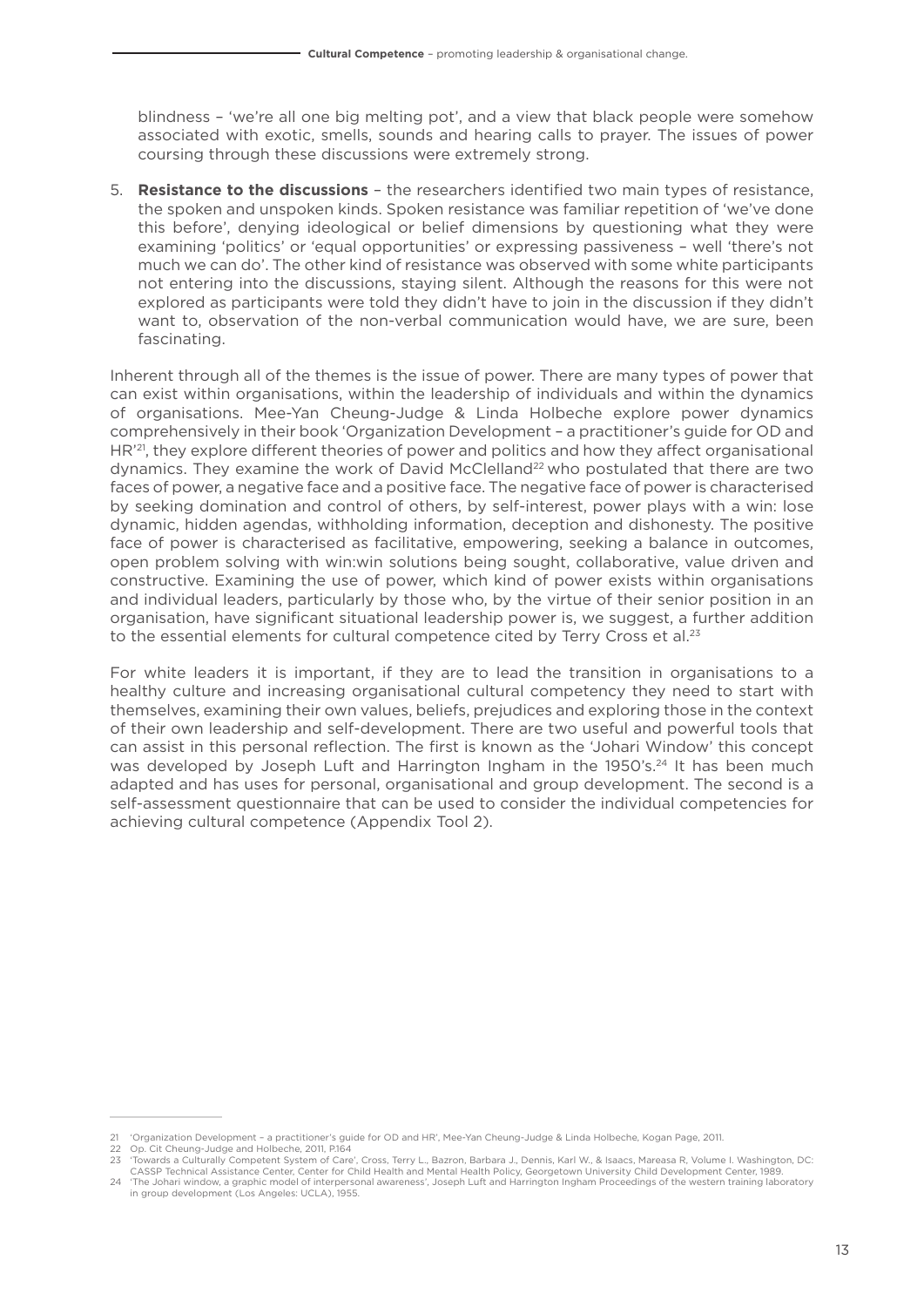#### **Using the Johari Window for Self/Personal Reflection**

The Johari Window, enables individuals to consider their relationships with others. It is a tool that can facilitate anyone, including Black and white leaders to reflect on their own inner most characteristics, views, beliefs and consider how these are known or unknown to others. Most significantly it gives individuals the opportunity to consider whether some of those characteristics, views or beliefs are even known to themselves or whether they may be unconsciously influencing their behaviour. For our context we ask individuals to use the Johari Window illustrated below to consider questions pertinent to cultural competence; for example 'How would others describe my views on racism?', 'Would others know my views on what it is like to be white in this organisation?' 'How would others describe my personal power or leadership style?'

#### **Johari Window**



The Johari window is divided into **four quadrants** falling into **two categories** on the left side of the dotted line *'what is known to you and to others'* and on the right side of the dotted line *'what is not known to you and others'.*

The two quadrants on the left hand side of the dotted line are: views or behaviours that are *'known by you and known to others'* (Open) and views or behaviours that are *'known to you but not known to others'* (Hidden).

The two quadrants on the right hand side of the dotted line: views or behaviours that are *'unknown to you but are known by others'* (Blind Spot) and views or behaviours that are *'unknown to you and unknown to others'* (Unknown).

By asking a question for example 'How would others describe your views on racism?' Using the quadrants on the left hand side of the dotted line you can reflect on what you think that other people would say about your views or behaviours and you can learn more about yourself.

- You can confirm areas that you and others know about your views described in the quadrant as **open**, everything about your views is transparent to you and others.
- You can reflect on what you keep **hidden** from others, for example a view that may not fit with the prevailing views of the organisation you are in or a personal view on a subject you would not wish to disclose.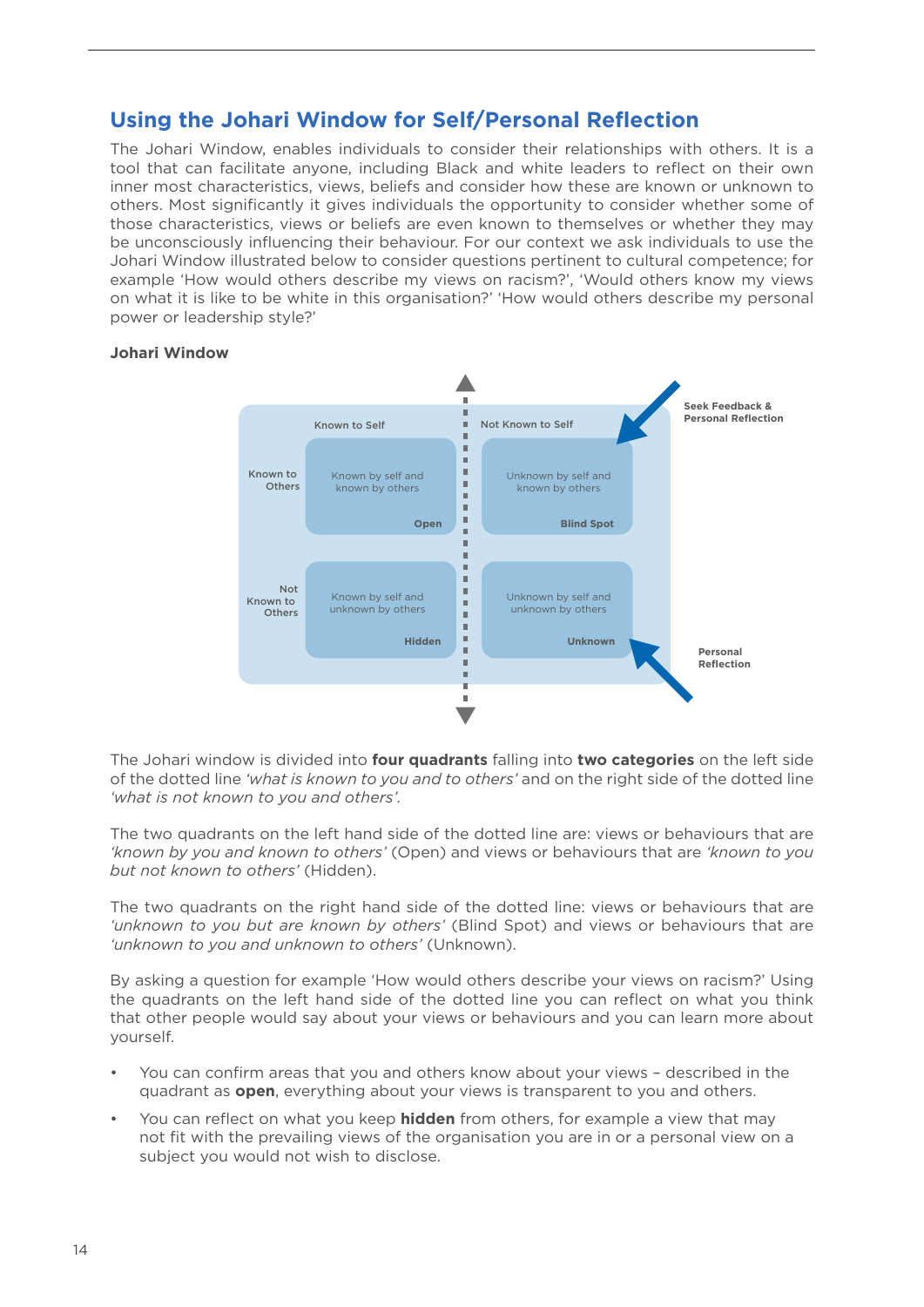On the right hand side of the dotted line you can again use the same question to reflect on your views or behaviours:

- You can consider whether you have any **blind spots**, these can often be non-verbal signals that you might unconsciously send to others when a topic like racism is discussed that you may not be aware of for example, rolling your eyes, crossing your arms, tapping a pen will often be noticed by others unbeknown to you. Seeking awareness of these blind spots can support you to change or improve your own behaviours.
- By considering all of the other quadrants the last is the greatest area for selfdevelopment – what is **unknown**. Trying to reflect on your inner most traits or attitudes, how they have been formed, to what extent you are consciously aware of them influencing your thinking. Essentially this quadrant asks you to think about 'what makes you tick'; by its very nature, it can mean reflecting on your own life experiences and painful events in your past that have shaped you today. It is the easiest quadrant to ignore simply on the basis that it is too difficult.

For white leaders and managers this can be the place to consider your views of other communities, examine whether you have stereotypes about particular ethnic groups and consider the questions of 'what it is like to be white in your organisation?' exploring whether the themes referred to by Marsh and Macapline<sup>25</sup> are present in your own self reflections.

This self-reflection can be a spring board to help white leaders and managers consider for their own organisations 'what is it like to be Black in this organisation?', 'Do I understand the different expectations placed on Black leaders in this organisation?'

#### **Evaluating Individual Cultural Competence**

Priscilla Day26 from the University of Minnesota, explored Terry Cross's work from 1993 on the specific attributes and skills needed for individual cultural competence and set out a range of materials for fellow students and the community. By bringing together exactly which characteristics, attributes, skills and knowledge form cultural competence, Day provides measures for a core competence framework for evaluating individual practitioner competencies. (Appendix, Tool 3). Thus in the same way as staff appraisals assess other core competencies the level of a practitioner's cultural competence can be reviewed with development areas identified to further improve individual practice and identify any additional organisational development issues.

<sup>25</sup> Op.Cit Marsh and Macalpine, 2005. 26 'Cultural Competence Materials for MSW for Students, Staff, Faculty and the Community', Priscilla A. Day MSW Ed. D. 1994, University of Minnesota, USA.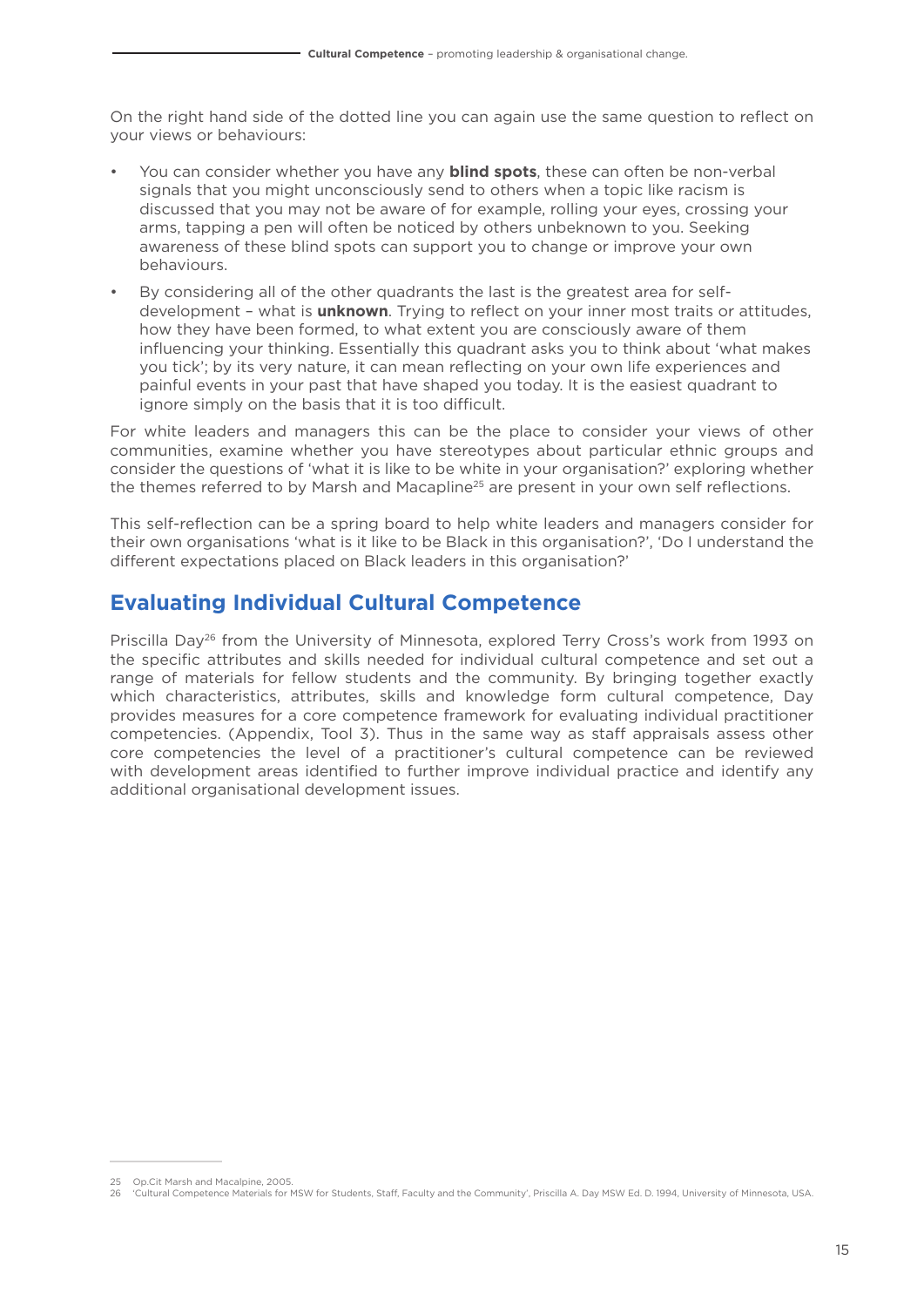#### **Self-Assessment**

As with all appraisal practice prior self-reflection and assessment of an individual's own competence level is essential for supporting evaluation, learning and development. A powerful self-assessment tool for use in the United Kingdom has been derived from the work of Delores B. Lindsey, Richard S. Martinez, Randall B. Lindsey from 'Culturally Proficient Coaching: Supporting Educators to Create Equitable Schools<sup>'27</sup> and adapted with their permission for the UK context (Appendix, Tool 3).

This self-assessment uses the characteristics of competency across the Cultural Competence Continuum. The tool enables individuals to reflect on where they sit on the continuum and to consider what additional personal learning is required to move then on from the frame where they are currently located on the continuum. Taken as a whole, it can also be used by organisations to assess how they might increase their organisational cultural competence.

The power of the self-assessment tool is that it asks the individual to describe how they recognise forms of oppression and discrimination, give examples of how these manifest themselves and are able to explain how their own values may directly or in-directly contribute to continued discrimination of others. Reflecting on one's own values and how they may consciously or unconsciously affect others unlocks individuals to learn and develop their own cultural competence.

When undertaken the seemingly innocuous self-assessment questions can be extremely challenging to individuals who would summarise their practice as anti-discriminatory in nature. In itself it provides learning for individuals on potential gaps in their knowledge in a way that few other tools allow it is not a test to be passed. Answers will change and evolve if the test is taken at yearly intervals. The acid test is whether then person being assessed would be able to answer those questions out loud to another person with the examples requested.

#### **Organisational Cultural Competence**

There is a cycle of improvement for organisations wanting to move their position on the cultural competence continuum and achieve the benefits for their own organisation, their staff and the communities which they serve. We have seen above how Cross (Op. Cit.) defines the Essential Elements of Cultural Competence. The link between action and values for individuals and organisations is a crucial step in achieving cultural proficiency.

Cross28 gives organisations some foundation building blocks for improvement to use alongside the Essential Elements of Cultural Competency and these should support organisations moving along the continuum, these are set out on the next page.

<sup>27</sup> Adapted by Meera Spillett (for VSC) 2014, with the kind permission of Delores B. Lindsey, Richard S. Martinez, Randall B. Lindsey from 'Culturally Proficient Coaching: Supporting Educators to Create Equitable Schools'. Thousand Oaks, CA: Corwin Press.

<sup>28</sup> Cross et al Op.Cit.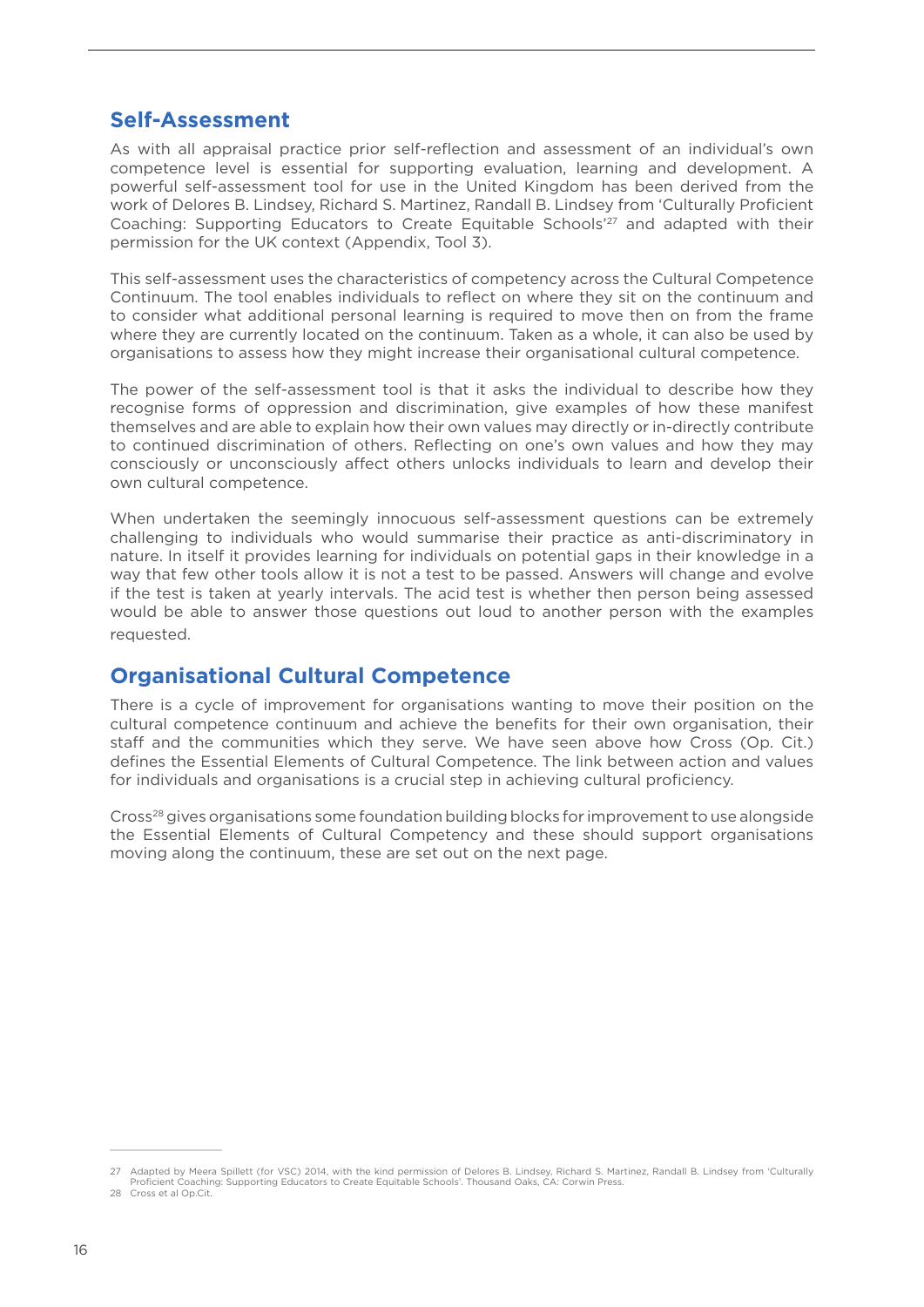#### **Cultural Competence: Organisations**

#### **Foundations for Improvement**

- Review vour mission statement (involve people of minority ethnic groups in the development & subsequent review of the statement)
- Embrace empowerment models- giving responsibility out as an organisational goal
- Systematically review services: Are we serving Black and minority ethnic groups? How well?
- Keep updated on numbers of Black and ethnic minorities served; solicit input from minority organisations regarding needs of communities
- Assess key implementers (leaders such as CEO, Executive Director, etc.) regarding: bias, cultural competence in their performance reviews
- Be informed about the range of attitudes and values regarding difference in the community-Black and minority ethnic communities and the mainstream
- Have a policy regarding resolution of conflicts involving cultural issues
- Establish direct access to advisors: "cultural consultants", key informants from diverse ethnic communities
- Make sure all staff get on-going cultural competence training specifically geared for their level of competence
- Have available access to services in other languages and sign language interpreters
- Commit resources to culturally-specific services
- Maintain data about the Black and ethnic minority communities you serve
- Foster development of new, innovative, culturally appropriate services (informed by research/data)
- Adjust the composition of your committees, boards, etc., to reflect your client group, not just the general population ratio
- Have written policies on hiring Black and minority ethnic candidates in all roles and for leadership roles – building an understanding by the organisation of the barriers and expectations those leaders in particular will face when joining your organisation
- Be open to feedback both nationally and locally from Black and minority ethnic individuals, communities and leaders and be willing to adapt services or organisational culture as needed
- Consider how to develop, recruit and retain senior Black leaders using our previous think piece 'Leadership Imbalance: Black and Asian leaders missing in action'29
- Use the Cultural Competence Continuum to articulate and take action in order to move to a new level of competence.

Adapted M.Spillett 2015, from Day & Cross (Op.Cit Cross et al 1989, Day 1994).

<sup>29</sup> Op. Cit Meera Spillett 2014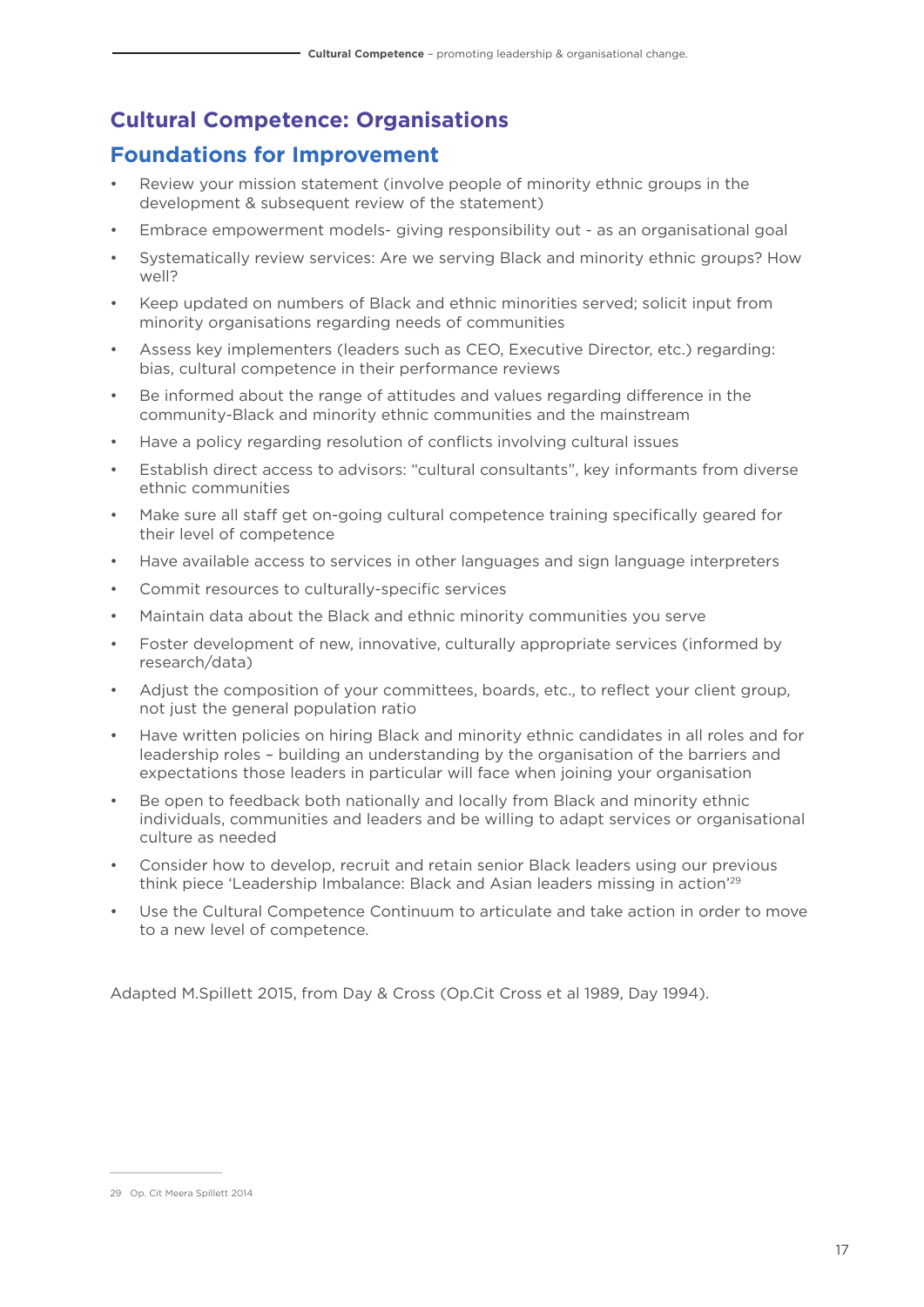#### **Assessing Progress**

In Australia, building on Cross's work, the Valuing Organisation Improvement and Community Excellence (VOICE) network<sup>30</sup> outlined a process to review and critically assess progress towards increased cultural competency. This process should be used to regularly monitor progress within the organisation both at an individual level, leadership level and organisational level.

Adding to this the tools of the **Johari window** and the **Cultural Competence Self-Assessment** they can make the difference between change that is superficial and 'ticks the boxes' and real sustainable change that is embedded in what the organisation does, how individuals within the organisation behave and the improvements both within the organisation and within Black and minority ethnic communities are evidenced.

|                                 | Assessing Progress - Individuals & Organisations                                                                                                                                                                                                                              |
|---------------------------------|-------------------------------------------------------------------------------------------------------------------------------------------------------------------------------------------------------------------------------------------------------------------------------|
| Self-Assessment                 | Individual assessment - using the Johari window, self-<br>$\bullet$<br>assessment tool and reviewing against the characteristics,<br>knowledge & skills of the competences                                                                                                    |
|                                 | Organisational assessment - using the Cultural<br>$\bullet$<br>Competence Continuum, Self- Assessment Tool and the<br><b>Essential Elements and Organisational Building Blocks</b>                                                                                            |
| Interviews & Surveys            | As part of staff surveys and interviews, getting staff<br>٠<br>to examine where they believe the organisation and<br>individuals within it are located on the cultural competence<br>continuum                                                                                |
|                                 | Teams can assess themselves including the senior<br>$\bullet$<br>leadership team within the organisation and then ask other<br>teams to assess them as part of surveys and interviews to<br>determine any blind or hidden spots within them.                                  |
| Observation                     | Planned or random observations by employees, leadership<br>$\bullet$<br>& management groups, community members, reference<br>groups, etc.                                                                                                                                     |
|                                 | Exploring how staff deal with/or respond to critical<br>$\bullet$<br>incidents - employees may be assessed on how they<br>respond to individual and community issues and events as<br>they occur                                                                              |
| Appraisals & Peer<br>Appraisals | Use the competences to actively assess individual<br>$\bullet$<br>competencies and make specific actions for individuals<br>based on their own reflections and managers assessment<br>of their current level of cultural competence.                                          |
|                                 | Use peer appraisals to support the critical evaluation of<br>٠<br>where either individuals or groups consider they are and<br>work on the gap if one is evident.                                                                                                              |
|                                 | Consider using external peer assessment from other local<br>$\bullet$<br>authorities                                                                                                                                                                                          |
| Community Feedback              | As part of day to day practice and at regular intervals,<br>those who use services, and those who could but choose<br>not to use services should be engaged and supported to<br>give feedback on their experiences of services or why they<br>choose not to use the services. |
|                                 | Black workers groups within the organisation can also be a<br>$\bullet$<br>source of valuable feedback to an organisation.                                                                                                                                                    |

Adapted from Voice, QCOSS Op.Cit.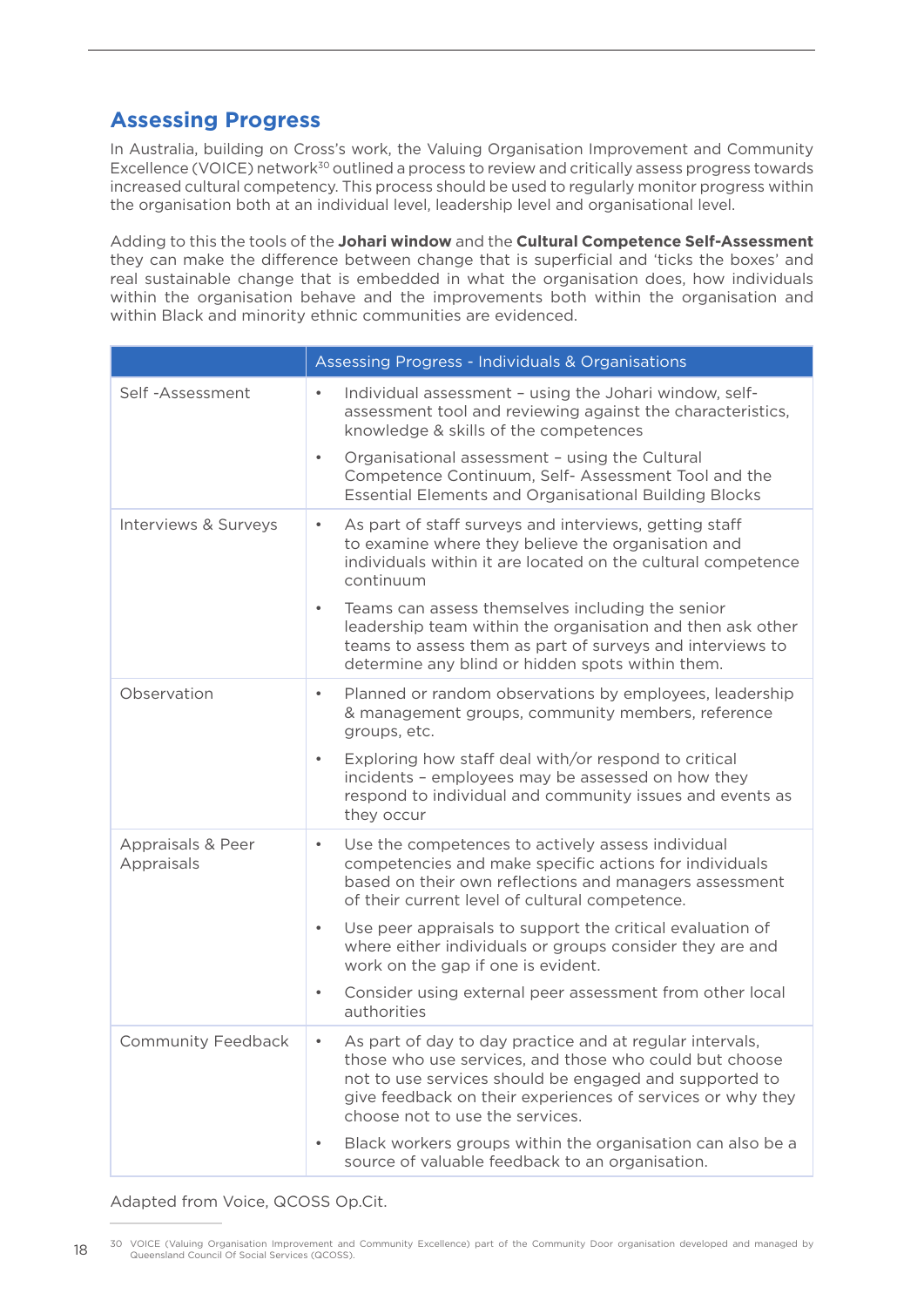#### **An organisational win/win**

For organisations, Cultural Competence unites the aspects of internal culture *'how we do things around here'* and external culture *'whose needs we meet and how'* in a systemic way (see diagram below). Having a healthy organisational culture in which the 'positive face of power' as described by McClelland $31$  is espoused or achieved is essential to meet the new and changing demands upon local authorities. Being able to combine this with continuous service improvement through a positive externally facing culture is an additional organisational benefit. The model also provides an easy platform to engage with partners of the local authority, since much of the concept work on cultural competency is also common to the health service, education & schools and many of the issues are shared by other public sector partners, including the police and criminal justice system.



Meera Spillett, Staff College.



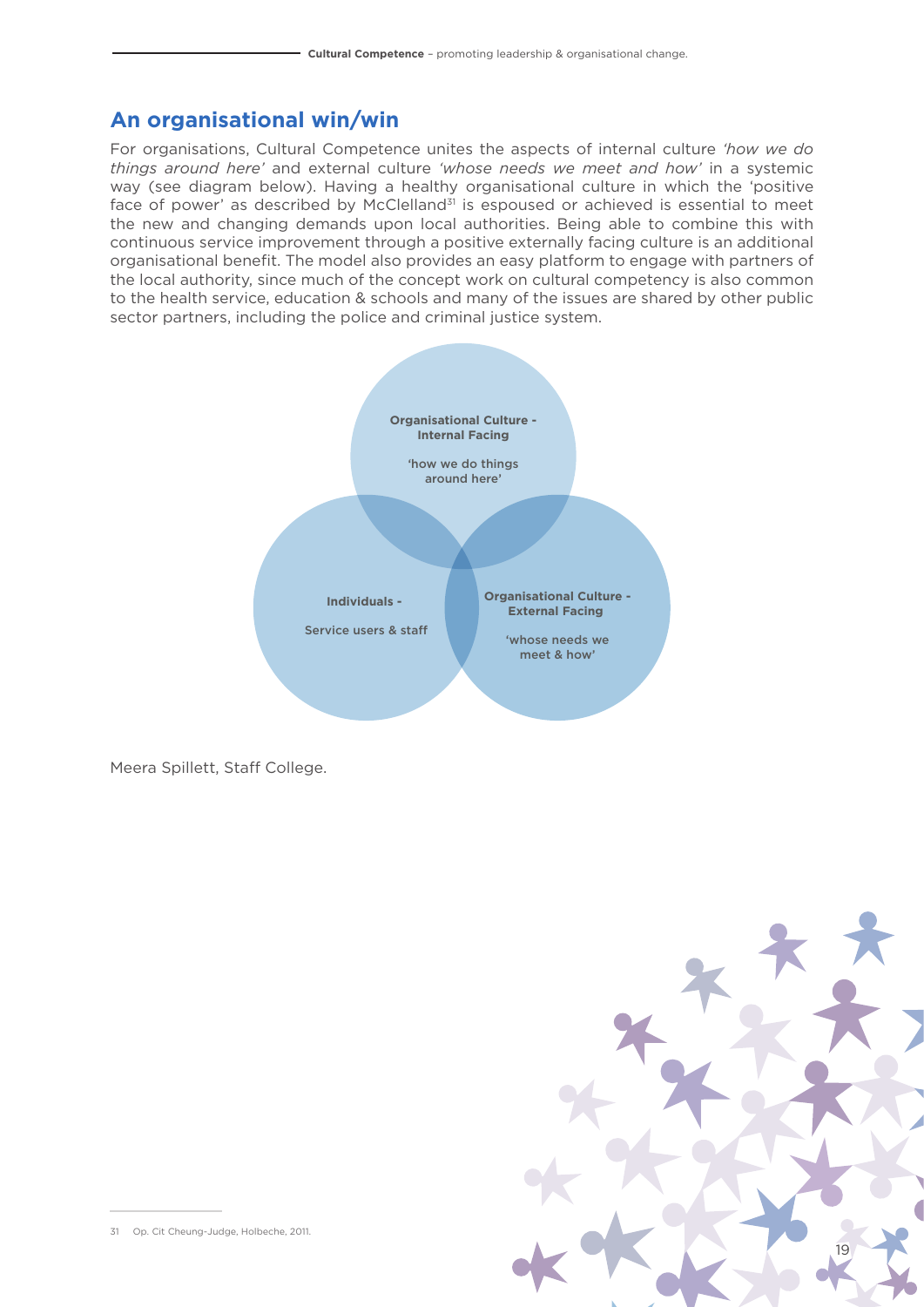#### **For Black Leaders**

The ability to utilise 'Cultural Competence' as a change agent is a strong supporting tool to enable Black leaders navigate the complex demands placed upon them. As we have explored previously $32$ <sup>the</sup> mantle of expectations is given, wanted or not, when they join an organisation. The language and business sense of cultural competence enables Black leaders to safely assess for themselves where the organisation stands on the continuum but also to elicit support within the organisation for change that will benefit all. The concepts are ideally suited for the communities of today; they address the diversity within and across cultures, ensuring that services to them are effective, efficient and driven by embedded concepts of equity and fairness with a willingness to tackle some of the social impacts on particular groups to change the status quo.

As part of the Staff College Black and Asian Leadership Initiative (BALI), Black leaders used critical self-reflection, group discussion and exercises to explore their own values, beliefs and attitudes that inform their behaviour too. Holding stereotypes of other particular ethnic groups is also present within the population of Black leaders. This too cannot be shied away from and needs to be fully explored to ensure that personal development plans are successful33.

#### **Part 2 - Conclusion**

In conclusion, the framework of Cultural Competence and associated tools provide a powerful and measurable blueprint for organisations, individual practitioners and leaders in order improve their ability to more effectively meet the needs of diverse individuals and communities. The tools set out in the Appendices show how individuals and organisations can assess their own levels of competency, this involves self-examination of one's own beliefs, biases and values so that valuable learning can take place. The much espoused aspiration that the organisation 'meets the needs of diverse communities' can move beyond a simple statement and be evidenced by having skills, attributes, behaviours and actions that can be measured through the rigour of competences just like many other competences are used to assess key organisational golden threads.

When individuals have used the self-assessment tool, they have found it challenging and it has clearly indicated where more learning is required on issues that perhaps they had thought they already knew. Having to actually give an example for each of the elements within a competence concentrates the mind and the personal learning that develops is rich and enduring as it links back to one's own personal values and beliefs. At their first encounter with the self-assessment many individuals have struggled, faced by something as thoughtprovoking as it is. The reaction is often to try and unpick the meaning of the words or potentially answer without giving real personal reflection to the questions and evidence asked for. If the self-assessment takes only a few minutes then there will be little or no learning. Quite a few individuals found they felt a sense of guilt that they thought they should have known more than they did. This is natural response and should be turned into a positive sense that we are all on a journey of lifelong learning their progress can provide a greater sense of skill and knowledge and when repeated annually the self-assessment can be invaluable.

For organisations the framework can be transformational as it supports organisational development and provides a cross organisation approach which can provide the basis for effective and enduring cultural organisational transformation and change.

It can also be a support for organisations and communities to consider sensitive and difficult areas for example the radicalisation of individuals within communities and understanding how best to work together to identify areas of risk and through policy and practice mitigate those risks in the everyday work they do. Our companion think piece will explore how the Cultural Competence framework can be used to support organisations with this task.

Meera Spillett. B.A (hons), CQSW, M.A. Staff College Associate and former Director of Children's Services.

<sup>32</sup> Op.Cit Meera Spillett, Staff College, 2014.

<sup>33</sup> Op.Cit Spillett, Staff College, 2014.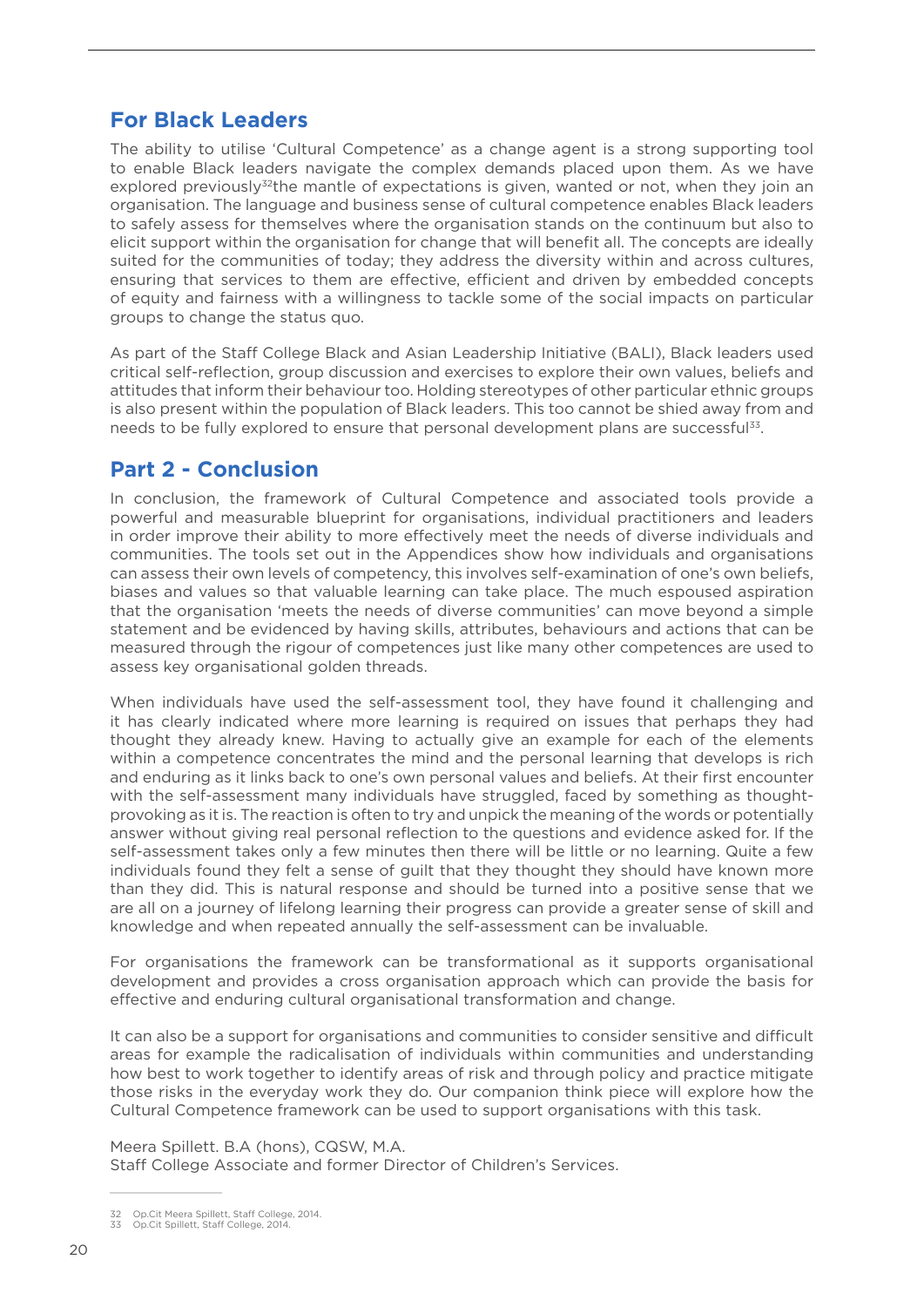# **Appendices**

| <b>Tool 1</b> | Cultural Competence Continuum -<br>Organisational Characteristics |
|---------------|-------------------------------------------------------------------|
| <b>Tool 2</b> | <b>Cultural Competence Self-Assessment</b>                        |
| <b>Tool 3</b> | <b>Tool for Evaluating Practitioner Competence</b>                |

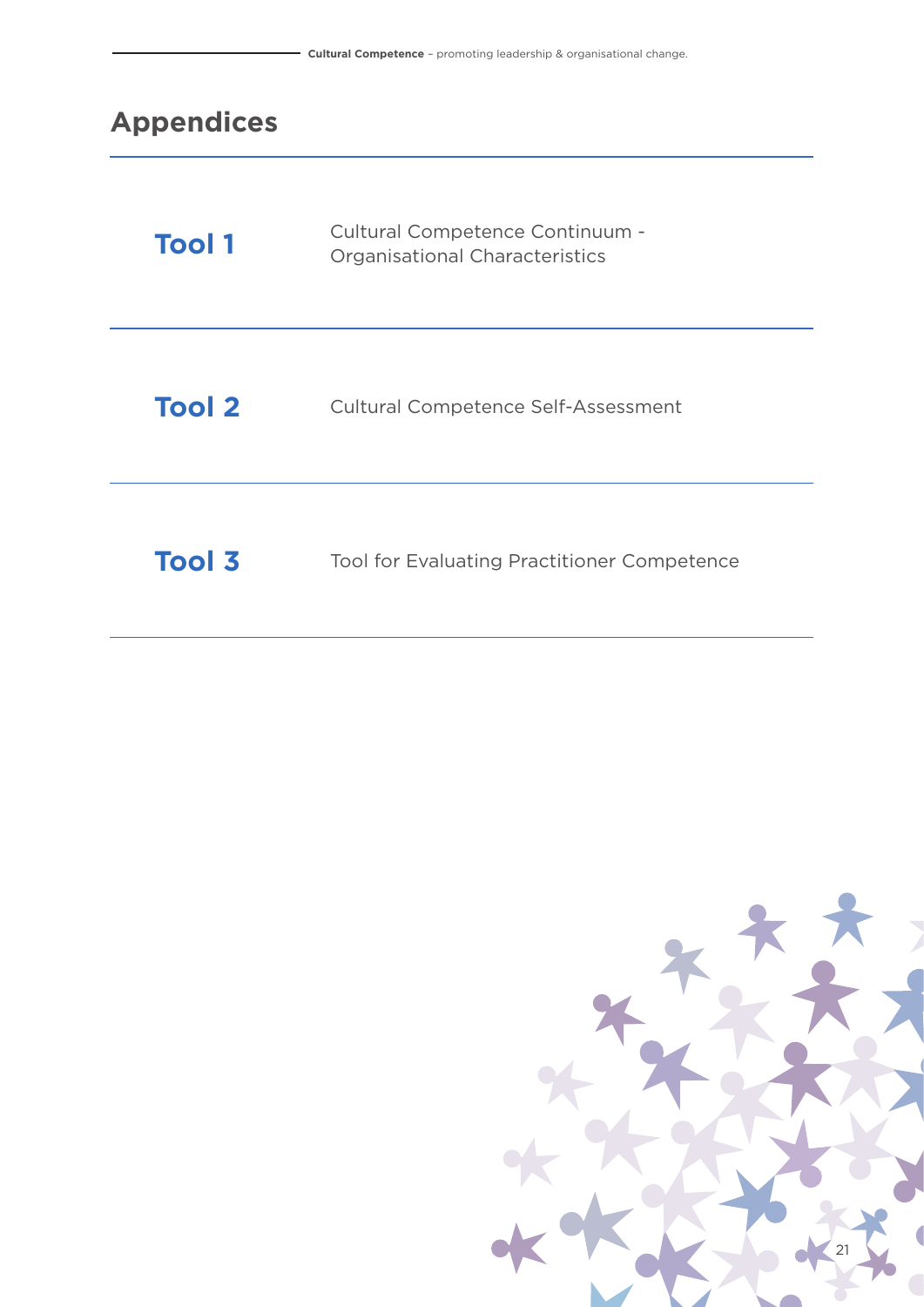#### **Appendix Cultural Competence Tools**

#### **Cultural Competence Continuum - Organisational Characteristics (Tool 1)**

| <b>Cultural Destructiveness</b>                                                                                                                                                                                                                                                                                                                                                                                                                                                                                                                                                                                                     | <b>Organisational Characteristics</b>                                                                                                                                                                                                                                                                                                                                                                                                                                                                                                                                                                                                                                     |
|-------------------------------------------------------------------------------------------------------------------------------------------------------------------------------------------------------------------------------------------------------------------------------------------------------------------------------------------------------------------------------------------------------------------------------------------------------------------------------------------------------------------------------------------------------------------------------------------------------------------------------------|---------------------------------------------------------------------------------------------------------------------------------------------------------------------------------------------------------------------------------------------------------------------------------------------------------------------------------------------------------------------------------------------------------------------------------------------------------------------------------------------------------------------------------------------------------------------------------------------------------------------------------------------------------------------------|
| The most negative end of the continuum<br>represented by attitude, policies<br>is<br>and practices which are destructive<br>to cultures and consequently to the<br>individuals within the culture.<br>The most extreme example of this<br>orientation would be programs which<br>actively participate in cultural genocide-<br>the purposeful destruction of a culture.                                                                                                                                                                                                                                                             | Unlikely to have this type of<br>$\bullet$<br>organisation in the UK, this type<br>discrimination is highly visible.<br>Example of this kind of organisational<br>$\bullet$<br>behaviour would be the old apartheid<br>system in South Africa.<br>Closer to home some of the recent<br>$\bullet$<br>incidences of cultural destruction and<br>ethnic cleansing carried out during the<br>Bosnian War (1992-1995) where over 2<br>million people were displaced.                                                                                                                                                                                                           |
| <b>Cultural Incapacity</b>                                                                                                                                                                                                                                                                                                                                                                                                                                                                                                                                                                                                          | Organisational Characteristics                                                                                                                                                                                                                                                                                                                                                                                                                                                                                                                                                                                                                                            |
| The next position on the continuum is<br>one in which the system or agencies do<br>not intentionally seek to be culturally<br>destructive but rather lack the capacity<br>to help minority clients or communities.<br>The system remains extremely biased,<br>believes in the racial superiority of the<br>subdominant group and assumes a<br>paternal posture toward what it perceives<br>as 'lesser races'.<br>These agencies may disproportionately<br>apply resources, discriminate against<br>people of colour on the basis of whether<br>they "know their place" and believe in the<br>supremacy of dominant culture helpers. | Although most forms of segregation<br>$\bullet$<br>have now legally ceased, in the USA<br>for example a series of Supreme Court<br>judgements in 1954 led to segregation<br>legal ending.<br>Issues however remain and in the USA<br>the concept of 'Hypersegregation'<br>has been developed. Douglas Massey<br>and Nancy A. Denton in their work<br>in 1989 explored this concept where<br>black ghettos were created with<br>white Americans living in the suburbs<br>of cities with the centre of the city<br>populated exclusively by Black African<br>Americans during the first half of<br>the 20th century in order to isolate<br>growing urban Black populations. |
| Such organisations may act as agents of<br>oppression by maintaining stereotypes.<br>Such agencies are often characterised by<br>ignorance and an unrealistic fear of BAME<br>people. The characteristics of cultural<br>incapacity include: institutionally racist<br>employment practices, subtle messages<br>BAME potential staff that they are not<br>valued or welcome, and generally lower<br>expectations of BAME clients.                                                                                                                                                                                                   | There is an interesting debate in<br>$\bullet$<br>the UK as to whether this form of<br>'hypersegregation' exists in some of<br>our cities. Certainly in Education there<br>are examples of lesser expectations of<br>some children and young people from<br>BAME backgrounds.<br>These organisations tend to<br>$\bullet$<br>unconsciously discriminate based on<br>their ignorance. So for example they<br>may assume that in Black communities<br>'elders' are looked after by their own,<br>therefore they do not need public<br>services.                                                                                                                             |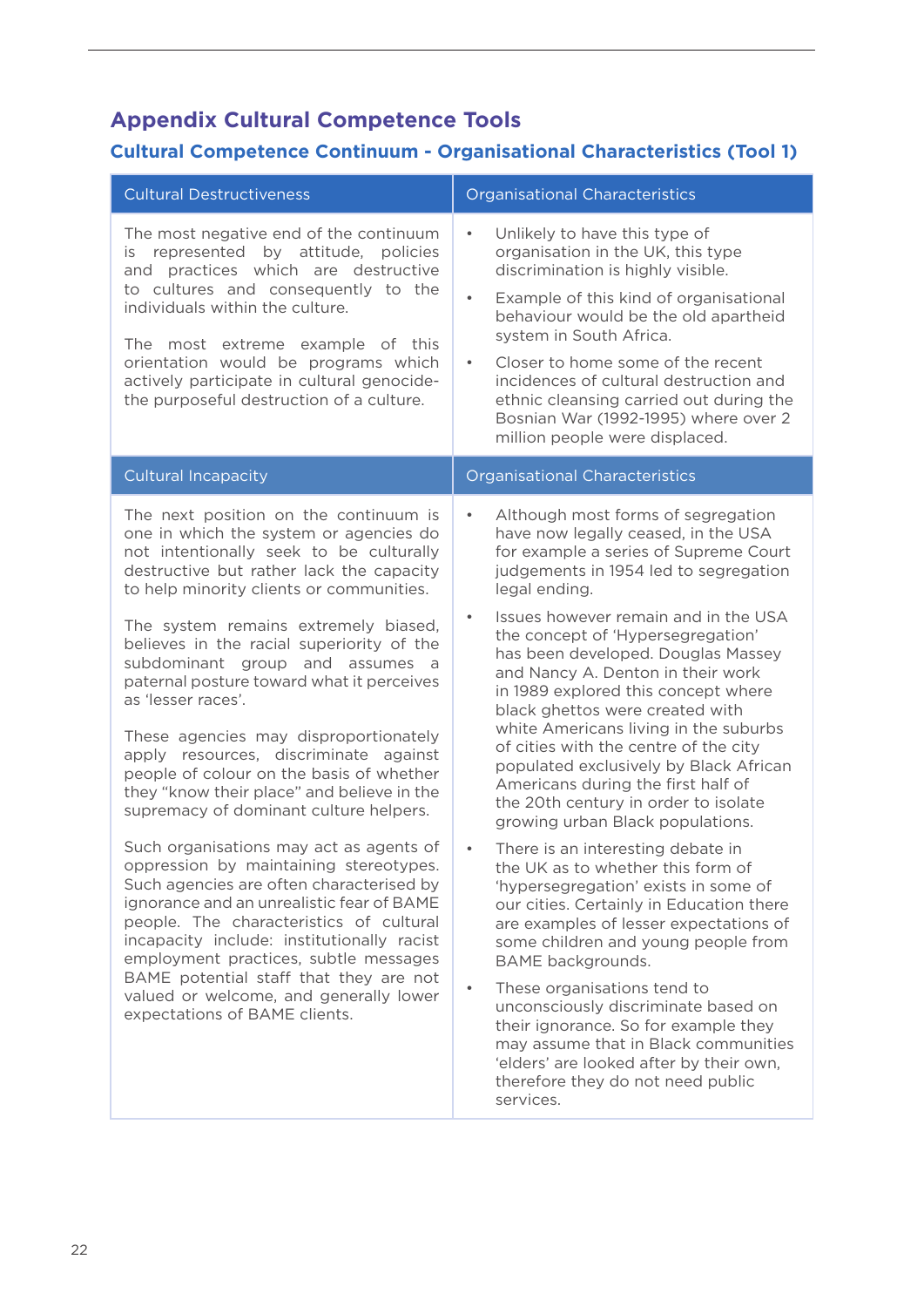| <b>Cultural Blindness</b>                                                                                                                                                                                                                                                                                                                                                                                                                                      | <b>Organisational Characteristics</b>                                                                                                                                                                                                                                                                                                                                                                                                                   |
|----------------------------------------------------------------------------------------------------------------------------------------------------------------------------------------------------------------------------------------------------------------------------------------------------------------------------------------------------------------------------------------------------------------------------------------------------------------|---------------------------------------------------------------------------------------------------------------------------------------------------------------------------------------------------------------------------------------------------------------------------------------------------------------------------------------------------------------------------------------------------------------------------------------------------------|
| At the midpoint on the continuum the<br>system and its agencies provide services<br>with the express philosophy of being<br>unbiased.<br>They function with the belief that colour<br>or culture make no difference and that<br>we are all the same.                                                                                                                                                                                                           | Culturally blind agencies are<br>$\bullet$<br>characterised by the belief that helping<br>approaches traditionally used by<br>the dominant culture are universally<br>applicable; if the system worked as it<br>should, all people-regardless of 'race',<br>culture or religion would be serviced<br>with equal effectiveness.                                                                                                                          |
|                                                                                                                                                                                                                                                                                                                                                                                                                                                                | This stance is often seen in<br>$\bullet$<br>organisations who espouse a 'liberal'<br>attitude that it doesn't matter what<br>colour of skin you have their services<br>will be right for everyone.                                                                                                                                                                                                                                                     |
|                                                                                                                                                                                                                                                                                                                                                                                                                                                                | They will see themselves as unbiased<br>$\bullet$<br>and responsive to Black and Asian<br>Minority Ethnic (BAME) communities.                                                                                                                                                                                                                                                                                                                           |
|                                                                                                                                                                                                                                                                                                                                                                                                                                                                | Any differences that are identified are<br>$\bullet$<br>usually looked at through a cultural<br>deprivation model, 'well it's all they<br>know' and attempts are made to<br>educate or assimilate differences of<br>culture. This can be very destructive<br>when applied to families as they are<br>'measured' against the norms of a<br>middle-class, white existence.                                                                                |
| <b>Cultural Pre-Competence</b>                                                                                                                                                                                                                                                                                                                                                                                                                                 | <b>Organisational Characteristics</b>                                                                                                                                                                                                                                                                                                                                                                                                                   |
| Culturally pre- competent agencies are<br>characterised by a growing acceptance<br>of difference and how they might affect<br>BAME communities. They have some<br>assessment of where they stand as an<br>organisation regarding culture.<br>Agencies recognise some of the tensions<br>and dynamics that exist and tries to search<br>for an understanding of these dynamics<br>to consider how the organisation can<br>overcome them to provide services for | Efforts are made to understand<br>$\bullet$<br>the differences of culture and how<br>differences can best be supported<br>through the organisation.<br>There are open conversations as to<br>how services can be adapted to better<br>meet the need of BAME communities.<br>The organisation seeks to consult with<br>$\bullet$<br>BAME communities. There are policies<br>to underpin the need to consult with<br>communities in order to seek to meet |
| <b>BAME</b> communities.<br>Agencies pay careful attention to the<br>dynamics<br>of difference, continuous<br>expansion of cultural knowledge and<br>resources and a variety of adaptations<br>to service models in order to better meet<br>the needs of BAME communities.                                                                                                                                                                                     | their needs.<br>The organisation seeks to employ<br>$\bullet$<br>people who are unbiased and who<br>understand cultural differences, not<br>necessarily Black employees but, if<br>they do, then they will often defer<br>issues to them, this attitude can be<br>tokenistic in its approach.                                                                                                                                                           |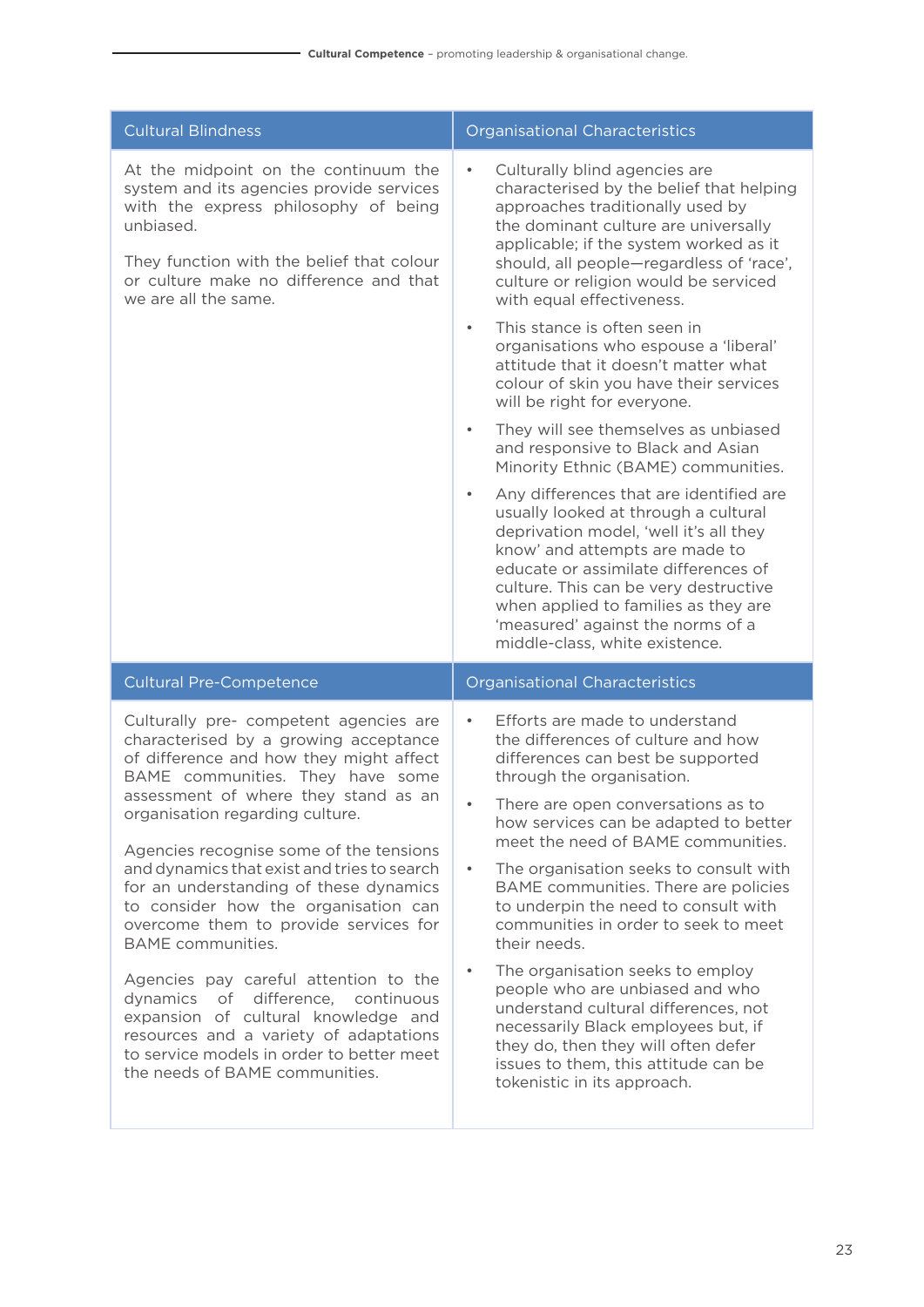| <b>Cultural Competence</b>                                                                                                                                                                                                                                                                                                                                                                                                                                                                                                                                                                                                                                                                                                    | Organisational Characteristics                                                                                                                                                                                                                                                                                                                                                                                                                                                                                                                                                                                                                                                                                                                                                                                                                                                                                                                                 |
|-------------------------------------------------------------------------------------------------------------------------------------------------------------------------------------------------------------------------------------------------------------------------------------------------------------------------------------------------------------------------------------------------------------------------------------------------------------------------------------------------------------------------------------------------------------------------------------------------------------------------------------------------------------------------------------------------------------------------------|----------------------------------------------------------------------------------------------------------------------------------------------------------------------------------------------------------------------------------------------------------------------------------------------------------------------------------------------------------------------------------------------------------------------------------------------------------------------------------------------------------------------------------------------------------------------------------------------------------------------------------------------------------------------------------------------------------------------------------------------------------------------------------------------------------------------------------------------------------------------------------------------------------------------------------------------------------------|
| Moving from pre-competence - knowing<br>the right things to pay attention to,<br>putting things into practice and checking<br>to assess how far down the culture of<br>the organisation is able to consistently<br>deliver.<br>The<br>organisation actively promotes<br>policies and practice that respects<br>difference, has knowledge of difference<br>and approaches that are most successful<br>in order to support BAME communities<br>achieve their potential, both as users of<br>services and as employees.<br>A commitment and evidence of a learning<br>organisation that sees the importance of<br>continually learning and adapting their<br>services and organisation to changing<br>issues within communities. | Demonstrable changes are made<br>to service design and delivery to<br>support improved outcomes for BAME<br>communities.<br>Policies and practice manuals reflect<br>the knowledge and principles that<br>enable consistent delivery throughout<br>the organisation.<br>Self-reflection, external review and<br>$\bullet$<br>challenge of practice is undertaken to<br>ensure that standards of practice are<br>held high and do not slip.<br>BAME communities are not only<br>$\bullet$<br>consulted but more importantly they<br>are engaged fully in helping to design,<br>review and assess services.<br>The organisation takes proactive<br>$\bullet$<br>steps to ensure that all communities<br>are represented within employees<br>and at all levels of the organisation. It<br>also recognises the need to support<br>employees from different communities<br>and will legitimise groups to support<br>them as part of its human resource<br>practice. |
|                                                                                                                                                                                                                                                                                                                                                                                                                                                                                                                                                                                                                                                                                                                               | Where differences in representation<br>$\bullet$<br>are highlighted targeted action will be<br>undertaken to improve the position, for<br>example, marketing and advertising for<br>jobs through specialist press.                                                                                                                                                                                                                                                                                                                                                                                                                                                                                                                                                                                                                                                                                                                                             |
|                                                                                                                                                                                                                                                                                                                                                                                                                                                                                                                                                                                                                                                                                                                               | Challenge and critical reflection are<br>$\bullet$<br>part of everyday business and business<br>planning for the services.                                                                                                                                                                                                                                                                                                                                                                                                                                                                                                                                                                                                                                                                                                                                                                                                                                     |

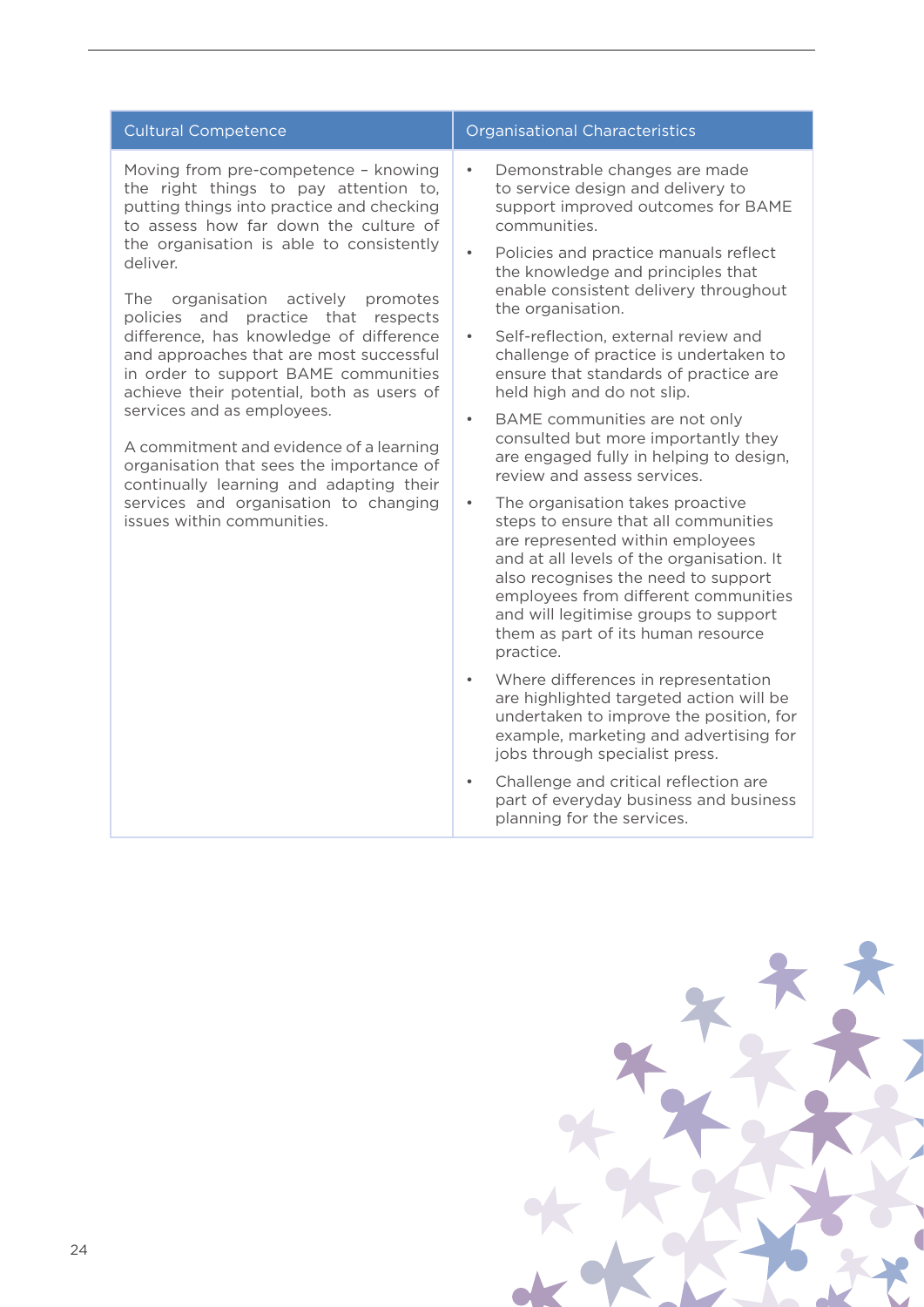| <b>Cultural Proficiency</b>                                                                                                                                                                                                                                                                                                                                                                                                                                                                                                                                                                                                                                                                                                                | <b>Organisational Characteristics</b>                                                                                                                                                                                                                                                                                                                                                                                                                                                                                                                                                                                                                                                                                                                                                                                                                                                                                                                                                                                                                                                                                                                                                                                                                                                                                                                                                                                                                                                                                                                                                                                                             |
|--------------------------------------------------------------------------------------------------------------------------------------------------------------------------------------------------------------------------------------------------------------------------------------------------------------------------------------------------------------------------------------------------------------------------------------------------------------------------------------------------------------------------------------------------------------------------------------------------------------------------------------------------------------------------------------------------------------------------------------------|---------------------------------------------------------------------------------------------------------------------------------------------------------------------------------------------------------------------------------------------------------------------------------------------------------------------------------------------------------------------------------------------------------------------------------------------------------------------------------------------------------------------------------------------------------------------------------------------------------------------------------------------------------------------------------------------------------------------------------------------------------------------------------------------------------------------------------------------------------------------------------------------------------------------------------------------------------------------------------------------------------------------------------------------------------------------------------------------------------------------------------------------------------------------------------------------------------------------------------------------------------------------------------------------------------------------------------------------------------------------------------------------------------------------------------------------------------------------------------------------------------------------------------------------------------------------------------------------------------------------------------------------------|
| This<br>the<br>continuum<br>point<br>on<br>is<br>characterised by high level acceptance<br>of differences and the strengths and<br>challenges they can provide.<br>The organisation seeks to hold all cultures<br>in high esteem, demonstrating through<br>their everyday business they appreciate<br>differences and build on differences as<br>strengths.<br>The learning organisation continuously<br>self/peer<br>assesses its organisational<br>behaviour,<br>culture<br>and<br>service<br>development and delivery.<br>organisation fully<br>The<br>engages<br>all<br>partners responsible for whole system<br>delivery of services to all communities to<br>ensure its approach is congruent with its<br>own strategy and practice. | The characteristics of cultural<br>$\bullet$<br>competence (above) are all evident<br>and they become part of the psyche of<br>the organisation 'the way we do things<br>around here'.<br>There is appropriate differentiation<br>$\bullet$<br>in services and a continuous learning<br>culture embedded in the organisation.<br>Attitudes, policies and practices<br>$\bullet$<br>underpin the continuing competence<br>of the organisation.<br>Continued reflection, external<br>$\bullet$<br>assessment and review is part of all<br>planning within the organisation and<br>with community partners.<br>The culturally proficient organisation<br>$\bullet$<br>has training for all staff as part of its<br>main human resource development<br>programme to support all staff to<br>ensure staff achieve individual cultural<br>competence in their day to day<br>activities.<br>Where necessary staff who are<br>$\bullet$<br>specialists in culturally competent<br>practice are employed.<br>The organisation advocates for cultural<br>$\bullet$<br>competence throughout the system<br>(including partner agencies) and<br>improved relations between cultures<br>throughout society.<br>Employees are fully supported and<br>there are additional means of support,<br>training and mentoring for employees<br>from BAME groups.<br>The culturally proficient organisation<br>$\bullet$<br>seeks to add to the knowledge base<br>of culturally competent practice by<br>conducting research, developing<br>new therapeutic approaches<br>based on culture and publishing<br>and disseminating the results of<br>demonstration projects. |

References from Cross et al 1989, Cross 2008, Coffin 2011, adapted by M. Spillett VSC/Staff College 2015.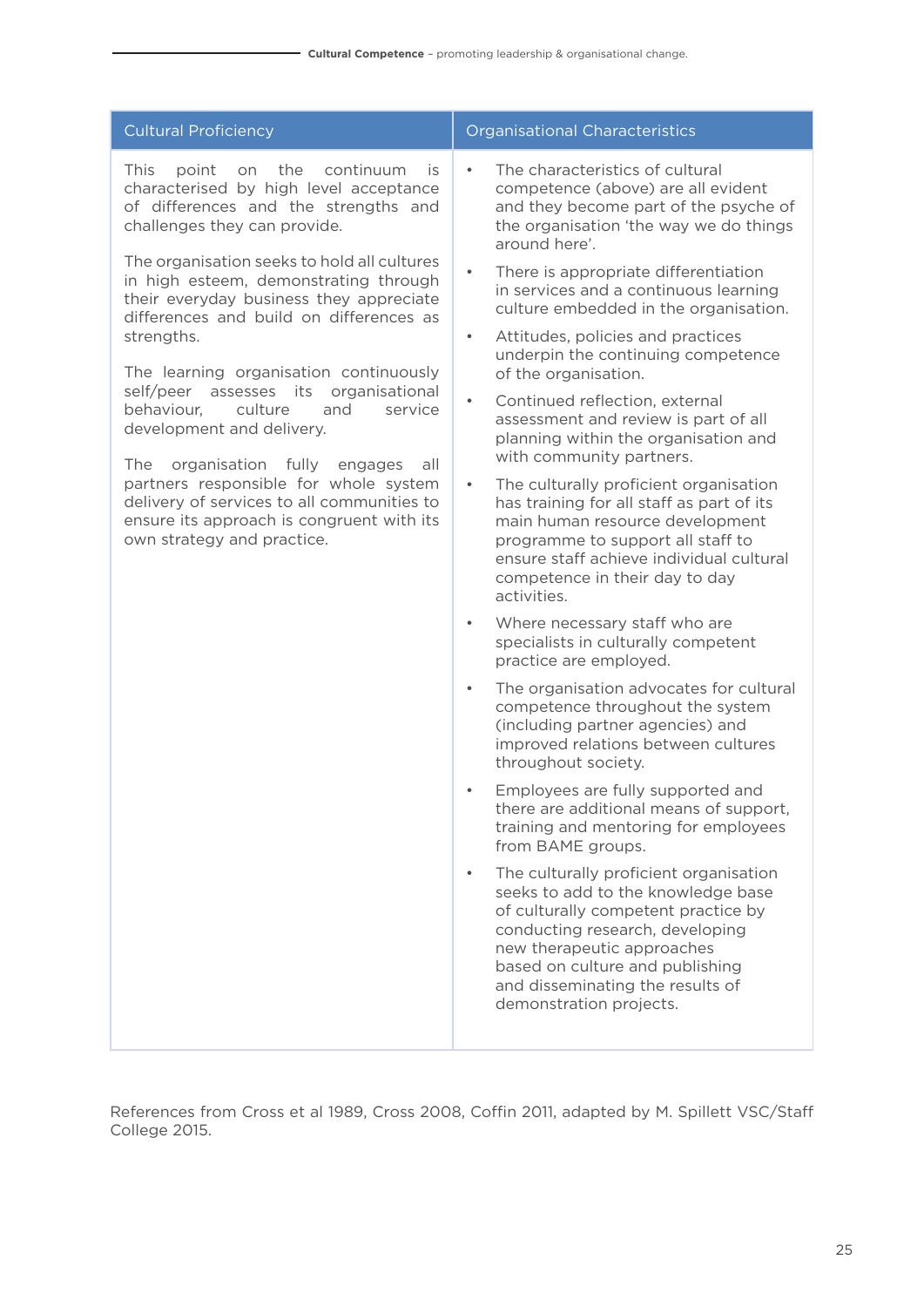#### **Appendix Cultural Competence Tools**

#### **Cultural Competence Self-Assessment (Tool 2)**

Individuals should consider each of the points, in the self-assessment; these are taken from the cultural competences, with the points on the continuum presented in italics followed by indicators.

Individuals should place a mark in the column that best matches their ability to describe how culture is regarded. This is not a test to be passed; this self-assessment will only have value if it provides individuals with a profile of what they already know and what they have yet to learn.

Marking 'Yes' indicates you could provide most of the requested descriptions. Marking 'No' indicates that you do not have sufficient knowledge to provide any of the descriptions. Marking 'Not Sure' indicates that you may be struggling with the description of that point on the continuum and are not certain of your own base of knowledge. Individuals who tick 'Yes' to more than half of the indicators mark the overall point on the continuum as 'Yes competence reached', if there are more indicators marked 'No' then the overall point on the continuum is 'No - competence not reached'.



Adapted by M. Spillett from Terry L. Cross et al 1998 & Julie Coffin 2007.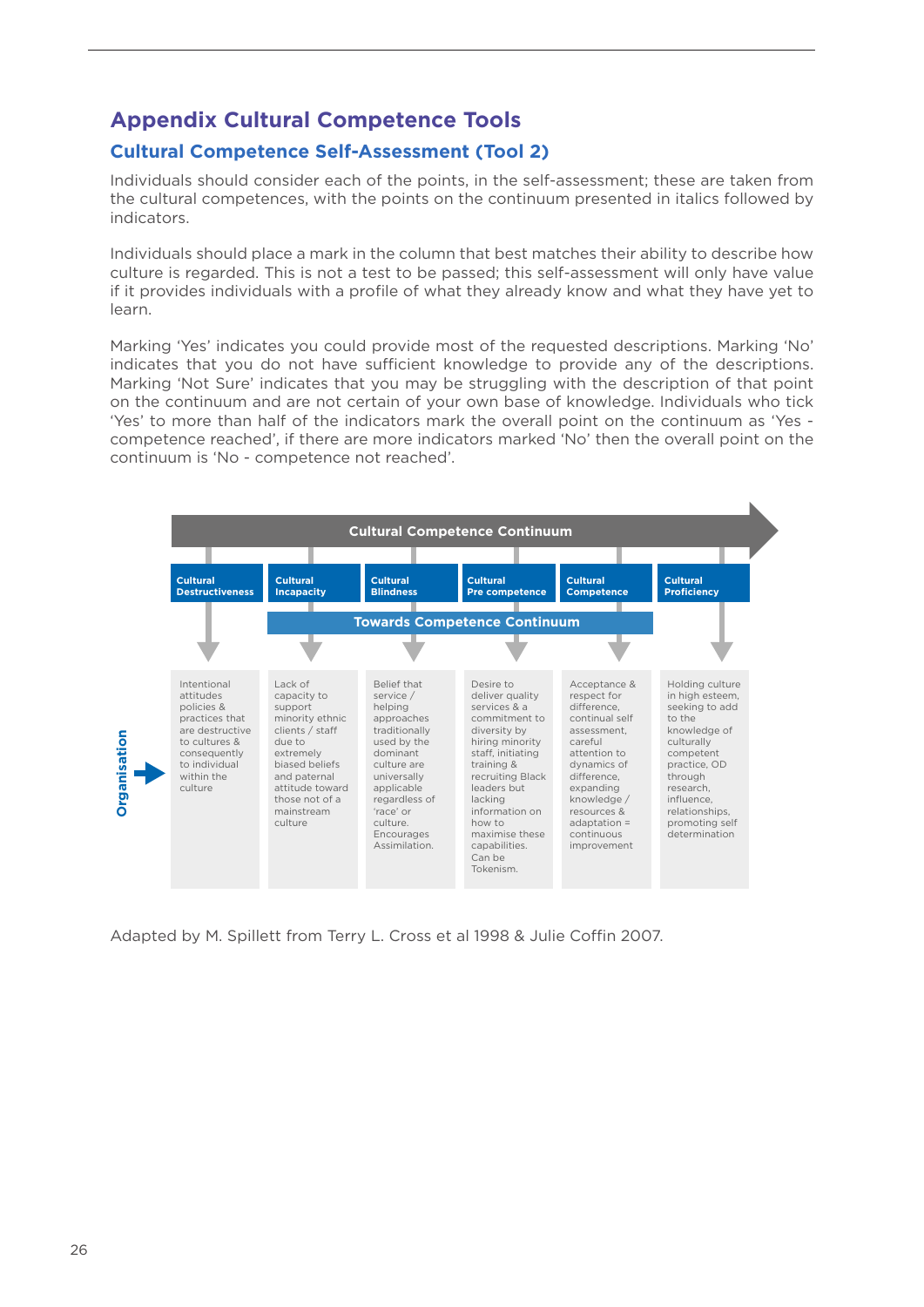#### Cultural Competence Self-Assessment

| <b>The Continuum and Indicators</b>                                                                                                                                                                                                                    | <b>Yes</b> | <b>No</b> | <b>Not</b><br><b>Sure</b> |  |
|--------------------------------------------------------------------------------------------------------------------------------------------------------------------------------------------------------------------------------------------------------|------------|-----------|---------------------------|--|
| <b>Cultural Destructiveness - I can describe how cultures that</b><br>are different from mine are negated, disparaged, or purged<br>by describing:                                                                                                     |            |           |                           |  |
| How systems of oppression (i.e., racism, sexism,<br>homophobia) are represented in the history of our<br>country.                                                                                                                                      |            |           |                           |  |
| How historical oppression is usually invisible in our<br>history.                                                                                                                                                                                      |            |           |                           |  |
| How the invisibility of culture in communities leads to<br>$\bullet$<br>non-dominant groups not being viewed as legitimate.                                                                                                                            |            |           |                           |  |
| One specific example of cultural destructiveness in<br>$\bullet$<br>action.                                                                                                                                                                            |            |           |                           |  |
| <b>Cultural Destructiveness - Competence Reached?</b>                                                                                                                                                                                                  |            |           |                           |  |
|                                                                                                                                                                                                                                                        | <b>Yes</b> | <b>No</b> | <b>Not</b><br><b>Sure</b> |  |
| <b>Cultural Incapacity - I</b> can describe how my cultural values<br>and beliefs can be elevated and how cultures that are<br>different from mine can be suppressed by describing:                                                                    |            |           |                           |  |
| How superiority and inferiority are represented in<br>$\bullet$<br>the history of our country (e.g Penal transportation,<br>Wilberforce Slave Trade Act 1807, MV Empire Windrush,<br>'Rivers of Blood' speech by Enoch Powell, Race<br>Relations Acts) |            |           |                           |  |
| Discriminatory practices present in some public                                                                                                                                                                                                        |            |           |                           |  |
| services.                                                                                                                                                                                                                                              |            |           |                           |  |
| Instances of low expectations held of Black & Asian<br>$\bullet$<br>Minority Ethnic groups by public sector services.                                                                                                                                  |            |           |                           |  |
| Examples of subtle messages to people that they are<br>$\bullet$<br>not valued.                                                                                                                                                                        |            |           |                           |  |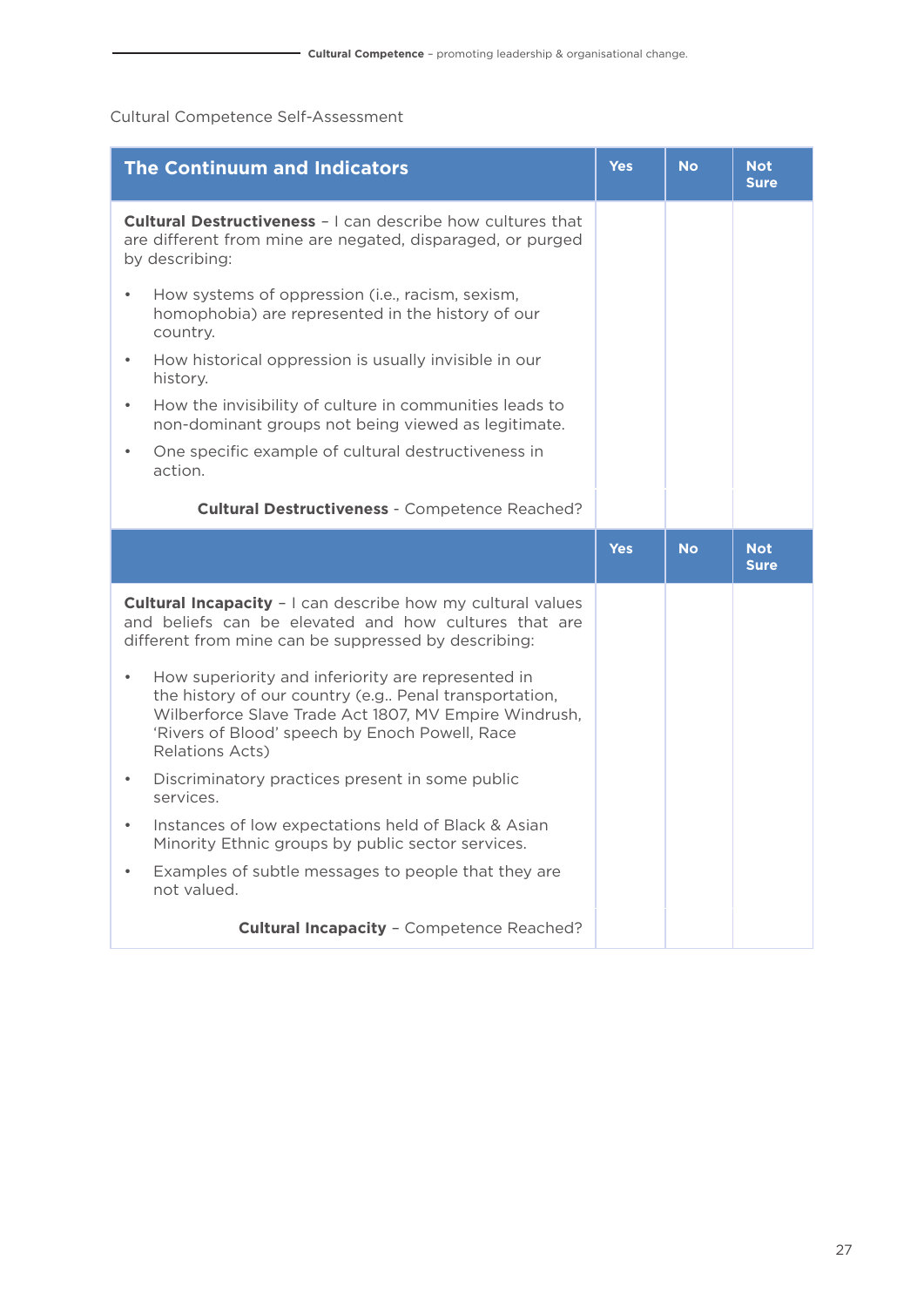|                                                                                                                                                                                                                                    | <b>Yes</b> | <b>No</b> | <b>Not</b><br><b>Sure</b> |
|------------------------------------------------------------------------------------------------------------------------------------------------------------------------------------------------------------------------------------|------------|-----------|---------------------------|
| <b>Cultural Blindness</b> - I can describe how I can act to not<br>see differences among cultures and/or to not recognise<br>differences by describing:                                                                            |            |           |                           |
| how the messages that people intend to send are often<br>$\bullet$<br>not what is heard by others.                                                                                                                                 |            |           |                           |
| the value placed in this country on pretending not to<br>$\bullet$<br>see difference.                                                                                                                                              |            |           |                           |
| how institutions do not include the meaningful<br>$\bullet$<br>representation of non-dominant groups.                                                                                                                              |            |           |                           |
| how we use expressions such as 'you need to work<br>$\bullet$<br>a little harder' and 'don't be so sensitive' to dismiss<br>people's struggles.                                                                                    |            |           |                           |
| <b>Cultural Blindness - Competence Reached?</b>                                                                                                                                                                                    |            |           |                           |
|                                                                                                                                                                                                                                    | <b>Yes</b> | <b>No</b> | <b>Not</b><br><b>Sure</b> |
| <b>Cultural Pre-competence - I can describe how my lack of</b><br>knowledge, experience, and understanding of other cultures<br>limits my ability to interact with people whose cultures are<br>different from mine by describing: |            |           |                           |
| Examples of the frustration of knowing that current<br>$\bullet$<br>practices are not effective and not knowing what to do.                                                                                                        |            |           |                           |
| Instances of jumping to easy solutions that have no<br>$\bullet$<br>sustaining effect.                                                                                                                                             |            |           |                           |
| The paradigmatic shift that occurs when moving<br>$\bullet$<br>from talking about 'others' as being the problem to<br>discussing how one changes their 'practices' to meet<br>the needs of people from other cultural groups.      |            |           |                           |
| The movement at this point on the continuum as<br>representing a 'tipping point' with examples of where<br>this has occurred.                                                                                                      |            |           |                           |
| <b>Cultural Pre-competence - Competence Reached?</b>                                                                                                                                                                               |            |           |                           |
|                                                                                                                                                                                                                                    | <b>Yes</b> | <b>No</b> | <b>Not</b><br><b>Sure</b> |
| <b>Cultural Competence - I</b> can describe my use of the<br>essential elements as standards for adapting my behaviour<br>by describing how:                                                                                       |            |           |                           |
| I am aware of the impact my culture has on others.<br>$\bullet$                                                                                                                                                                    |            |           |                           |
| Valuing diversity is different from tolerance.<br>$\bullet$                                                                                                                                                                        |            |           |                           |
| One adapts to diversity in order to be effective.<br>$\bullet$                                                                                                                                                                     |            |           |                           |
| One uses the essential elements to leverage change<br>$\bullet$<br>both personally and organisationally.                                                                                                                           |            |           |                           |
| <b>Cultural Competence - Competence Reached?</b>                                                                                                                                                                                   |            |           |                           |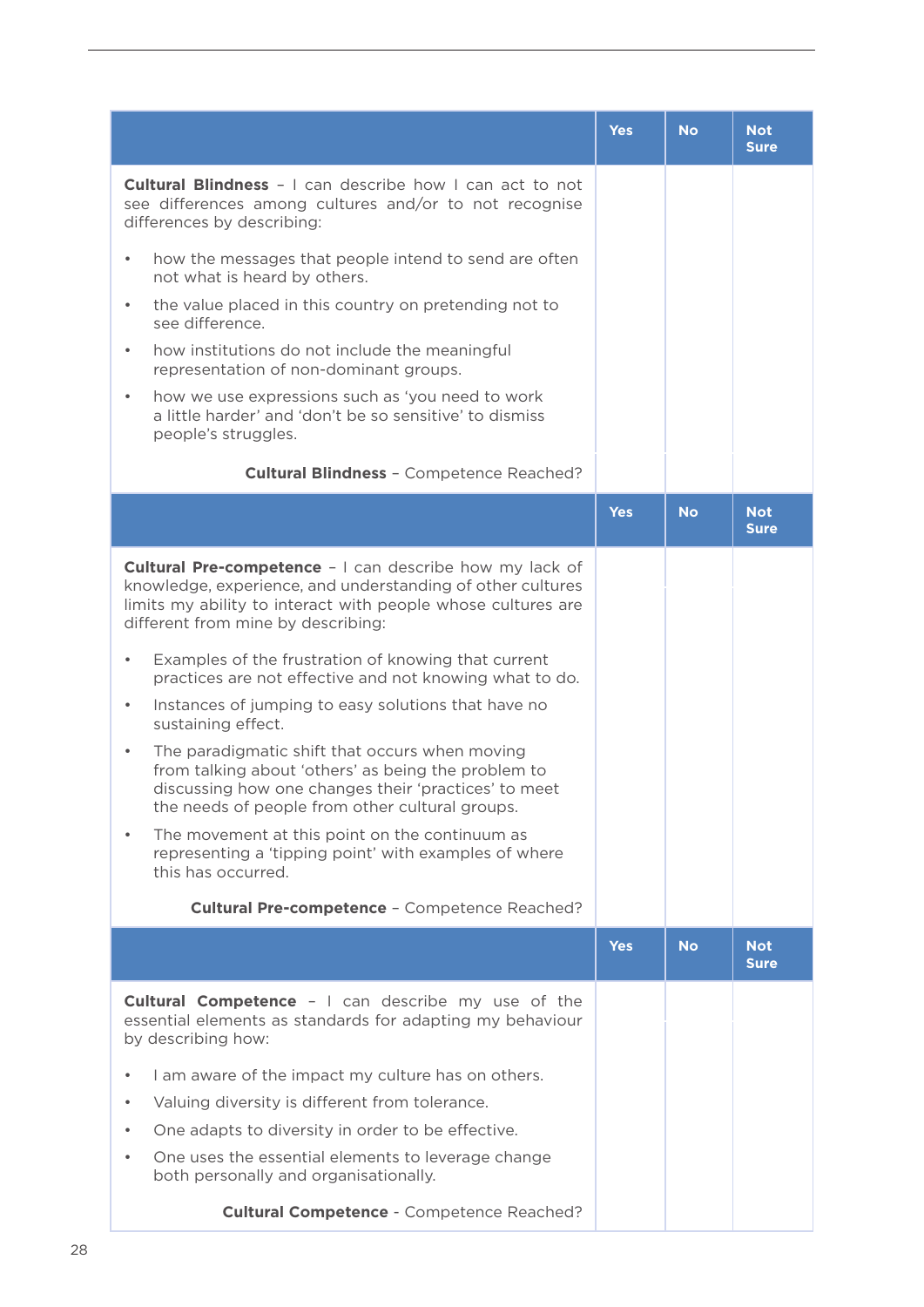|                                                                                                                              | <b>Yes</b> | <b>No</b> | <b>Not</b><br><b>Sure</b> |
|------------------------------------------------------------------------------------------------------------------------------|------------|-----------|---------------------------|
| <b>Cultural Proficiency - I</b> can describe my constructive<br>experiences in a variety of cultural settings by describing: |            |           |                           |
| How learning about cultures is a life-long process,<br>$\bullet$<br>giving an example of your most recent learning.          |            |           |                           |
| Examples of advocacy as a moral construct.<br>$\bullet$                                                                      |            |           |                           |
| Examples of esteeming the cultures of others.<br>٠                                                                           |            |           |                           |
| How one learns about the cultures of others, including<br>۰<br>organisational cultures.                                      |            |           |                           |
| How continuous improvement ensures personally and<br>$\bullet$<br>organisationally cultural proficiency is maintained.       |            |           |                           |
| <b>Cultural Proficiency - Competence Reached?</b>                                                                            |            |           |                           |

Adapted by Meera Spillett (for VSC) 2014, with the kind permission of Delores B. Lindsey, Richard S. Martinez, Randall B. Lindsey from 'Culturally Proficient Coaching: Supporting Educators to Create Equitable Schools'. Thousand Oaks, CA: Corwin Press.

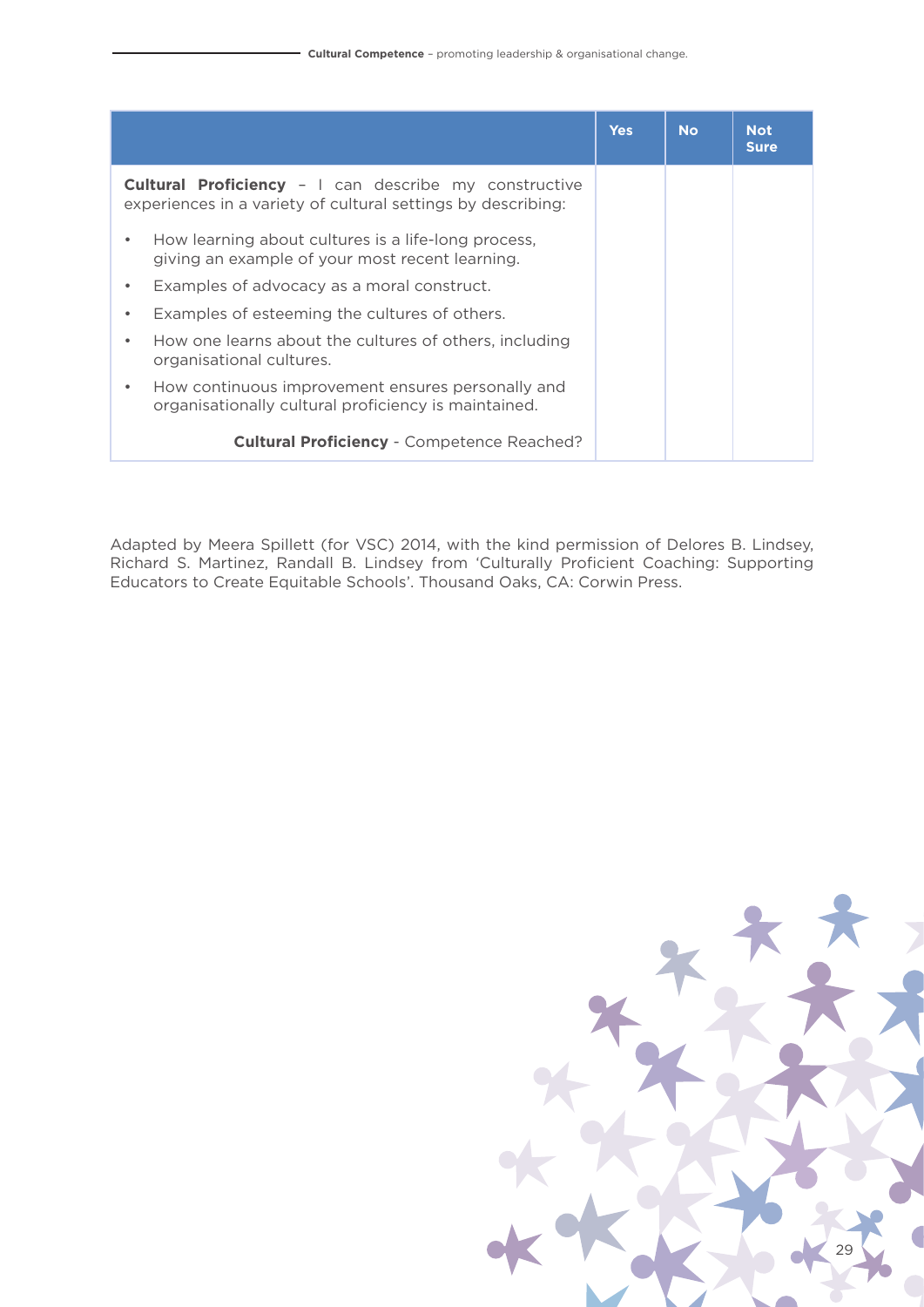### **Appendix Cultural Competence Tools Tool for Evaluating Practitioner Competence (Tool 3)**

|                 | <b>Cultural Competence: Practitioners</b>                                                                                                                                                                                                                                                                                                                                                                                                                                                                                                                                                                                                                                                                                                                                                                                  |
|-----------------|----------------------------------------------------------------------------------------------------------------------------------------------------------------------------------------------------------------------------------------------------------------------------------------------------------------------------------------------------------------------------------------------------------------------------------------------------------------------------------------------------------------------------------------------------------------------------------------------------------------------------------------------------------------------------------------------------------------------------------------------------------------------------------------------------------------------------|
| Characteristics | Commitment to provide culturally competent care/support<br>$\bullet$<br>Awareness and acceptance of cultural differences<br>$\bullet$<br>Awareness of own cultural values<br>$\bullet$<br>Understanding "dynamics of difference"<br>$\bullet$<br>Basic knowledge of the client's culture<br>$\bullet$<br>Knowledge of the client's environment<br>$\bullet$<br>Ability to adapt practice skills to fit cultural context<br>$\bullet$                                                                                                                                                                                                                                                                                                                                                                                       |
| Attributes      | Genuineness, accurate empathy, non-possessive warmth and a<br>$\bullet$<br>capacity to respond flexibly to a range of possible solutions<br>Acceptance of ethnic differences between people<br>$\bullet$<br>Willingness to work with clients of different ethnic groups<br>$\bullet$<br>Articulation/clarification of the worker's personal values,<br>$\bullet$<br>stereotypes, and biases about their own and other's ethnicity/<br>social class<br>Personal commitment to change racism and poverty<br>$\bullet$<br>Resolution of feelings about one's own professional image in<br>$\bullet$<br>a field that systematically oppressed and may exclude Black<br>people                                                                                                                                                  |
| Knowledge       | Knowledge of culture (history, values, traditions, family<br>$\bullet$<br>systems, artistic expressions) of different cultural groups<br>Knowledge of the impact of class and race on behaviour,<br>$\bullet$<br>attitudes, and values<br>Knowledge of 'help seeking' behaviours of clients<br>$\bullet$<br>Knowledge of role of language, speech patterns, and<br>$\bullet$<br>communication styles<br>Knowledge of the impact of social service policies on clients<br>Knowledge of resources that can be utilized and how to<br>$\bullet$<br>access them<br>Recognition of the ways that professional values may conflict<br>$\bullet$<br>with or accommodate the needs of minority clients<br>Knowledge of power relationships within the community,<br>$\bullet$<br>agency, or institution and their impact on client |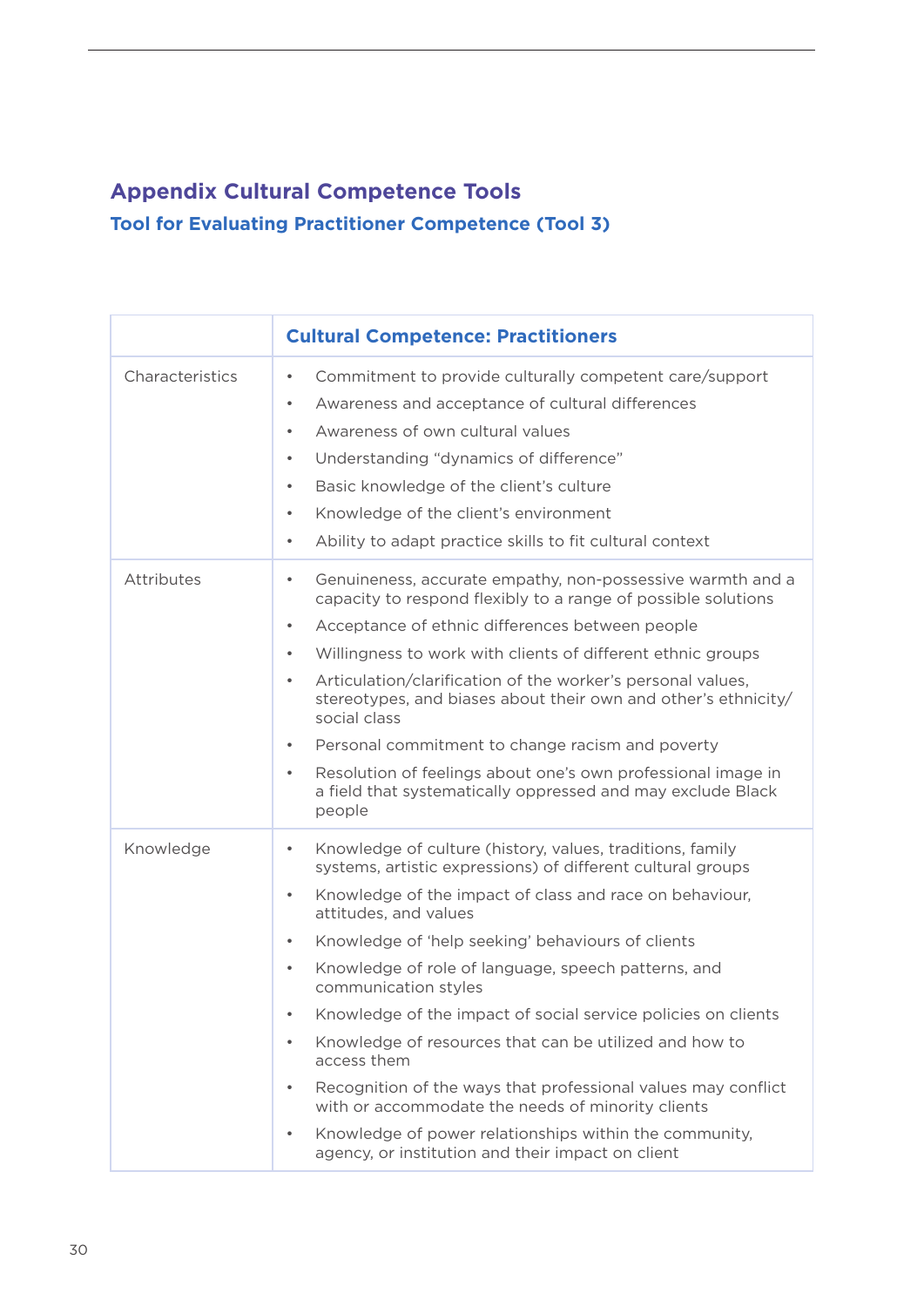| Skills | Techniques for learning about culture & ability to:<br>$\bullet$                                                                |
|--------|---------------------------------------------------------------------------------------------------------------------------------|
|        | Communicate accurate information on behalf of client<br>$\bullet$                                                               |
|        | Openly discuss racial differences and respond to culturally<br>$\bullet$<br>based cues                                          |
|        | Assess the meaning ethnicity has for individual clients<br>٠                                                                    |
|        | Differentiate between the symptoms of intrapsychic stress and<br>$\bullet$<br>stress arising from the social structure          |
|        | Use interviewing techniques that are culturally sensitive<br>$\bullet$                                                          |
|        | Utilise the concepts of empowerment on behalf of the client<br>$\bullet$<br>and community                                       |
|        | Recognise and combat racism, racial stereotypes, and myths in<br>$\bullet$<br>individuals and institutions                      |
|        | Evaluate new techniques, research, and knowledge as to its<br>٠<br>validity and applicability in working with Black people      |
|        | All of the above can support individuals to work towards greater<br>proficiency of cultural competence, achieving them through: |
|        | Education, training, practice and self-reflections<br>$\bullet$                                                                 |
|        | Exposure to the positive aspects of minority cultures<br>$\bullet$                                                              |
|        | A willingness to apply these competences for the benefit of<br>٠<br>clients                                                     |

'Cultural Competence Materials for MSW for Students, Staff, Faculty and the Community', Priscilla A. Day MSW Ed. D. 1994, University of Minnesota, USA.